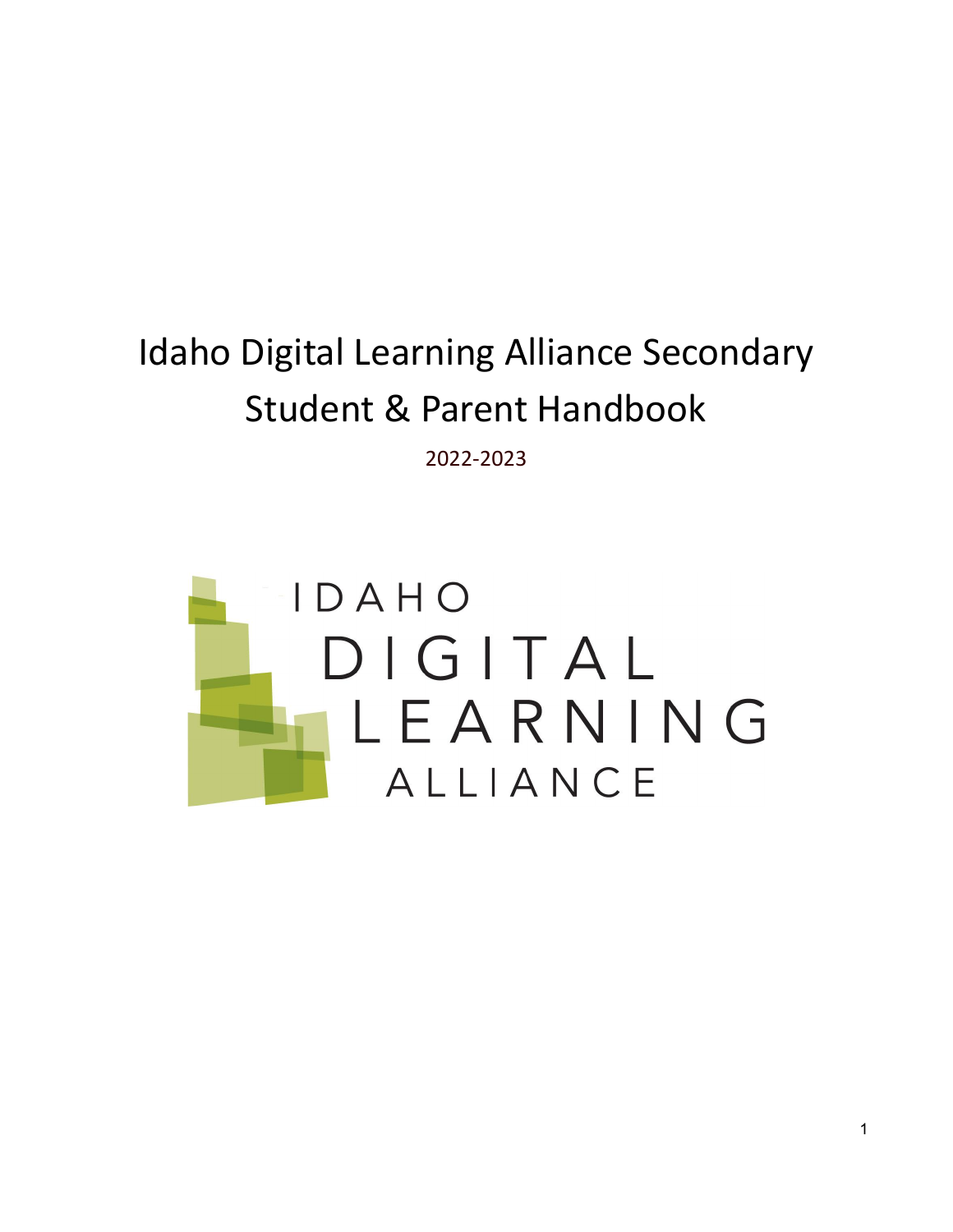

Idaho Digital Learning Alliance P.O. Box 10017, Boise, ID 83707 | Mailing Address 3324 S. Milwaukee St.. Suite 200, Boise, ID 83709 | Main Campus 208.342.0207 Phone | 208.474.8795 HR Fax IdahoDigitalLearning.org

Dear Parents,

Welcome and thank you for being a part of the Idaho Digital Learning Alliance experience! You and your student are participating in a unique, educational opportunity available for all students in Idaho. In cooperation with all Idaho school districts, Idaho Digital Learning Alliance has served over 350,000 course enrollments statewide! We are glad that you have chosen to participate, and we encourage you to take an active role in monitoring your student's progress in class.

School district superintendents across the state of Idaho developed IDLA in 2001 and was created by the legislature in 2002. IDLA is a state-sponsored and accredited provider of quality online courses and instructors. Our courses are created and taught by Idaho Certified (and highly qualified) teachers, and developed in alignment with Idaho's content standards, and are an extension of your local school's curriculum.

Schools, parents and students use the wide variety of Idaho Digital Learning Alliance course offerings to work around local scheduling conflicts, to accelerate completion of school, to provide credit recovery options, take full advantage of the Advanced Placement and Dual Credit courses available through Idaho's state universities, and to help students gain college and career readiness skills.

We have provided the following information to assist you in understanding the options available for your student, our structure, suggested tips to assist with your student's success and resources to help you during this year.

Thank you for choosing Idaho Digital Learning Alliance and know we are committed to a successful and positive learning experience for every student in Idaho.

Sincerely, Dr. Cheryl Charlton Superintendent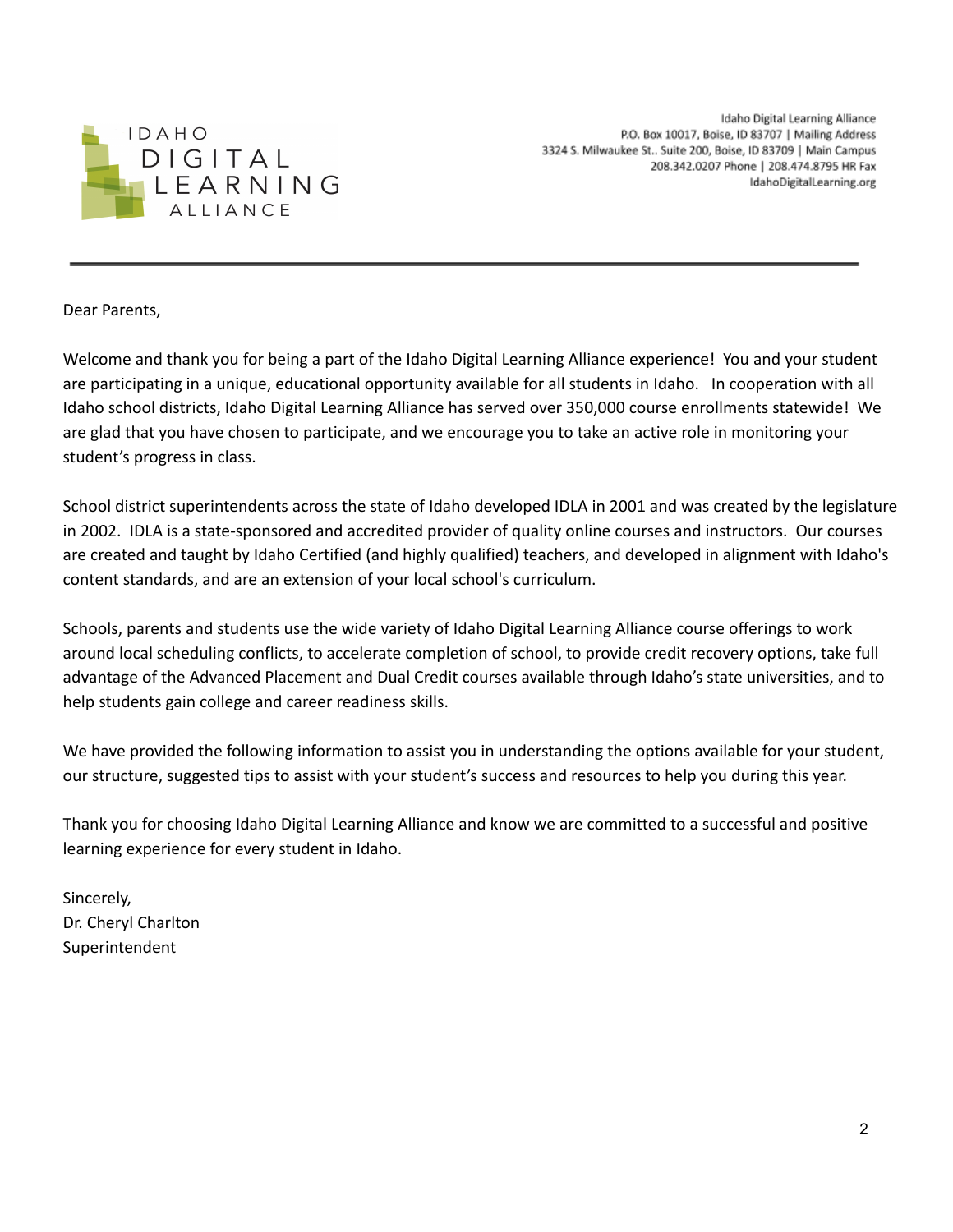# <span id="page-2-0"></span>Welcome to Idaho Digital Learning Alliance

Below you will find what every IDLA student and parent will want to familiarize themselves with when taking an IDLA course. Beyond this section, you can choose from descriptions that are based on the format of the course your student is taking.

## <span id="page-2-1"></span>Mission Statement

Serve Idaho students and schools through innovative solutions, collaborative relationships, and equal access to high-quality education.

## <span id="page-2-2"></span>Introduction

Idaho Digital Learning Alliance was created by an act of the Legislature in 2002 (Idaho Code Title 33 Chapter 55). Idaho Digital Learning Alliance is a supplemental course provider to schools throughout the state of Idaho.

- **Opportunities for students** Idaho Digital Learning Alliance was created to "provide choice, accessibility, flexibility, quality and equity in curricular offerings for students in this state." To that end, the program was created as "a school-choice learning environment, which joins the best technology with the best instructional practices."
- **Idaho Digital Learning Alliance is Accredited** Accreditation is provided through the [Northwest](https://www.cognia.org/services/accreditation-certification/) [Accreditation Commission \(NWAC\), an accreditation division of Cognia \(formerly AdvancED](https://www.cognia.org/services/accreditation-certification/)).
- **Idaho Digital Learning Alliance is an Idaho Entity** According to our legislation, courses are developed based on state standards and best practices in online learning and are the property of the Idaho Digital Learning Alliance. Idaho Digital Learning Alliance utilizes Idaho certified and highly qualified teachers, Idaho certified administrators, and our courses are delivered and developed internally according to Idaho content standards.
- **Credits transcribed by the local school** Idaho Digital Learning Alliance is a supplemental course provider and does not transcribe grades. Rather, grade reports are submitted to the local school where the course is added to the student's transcript according to local policy. Courses offered through Idaho Digital Learning Alliance are like having an additional 250+ asynchronous course options in your local building.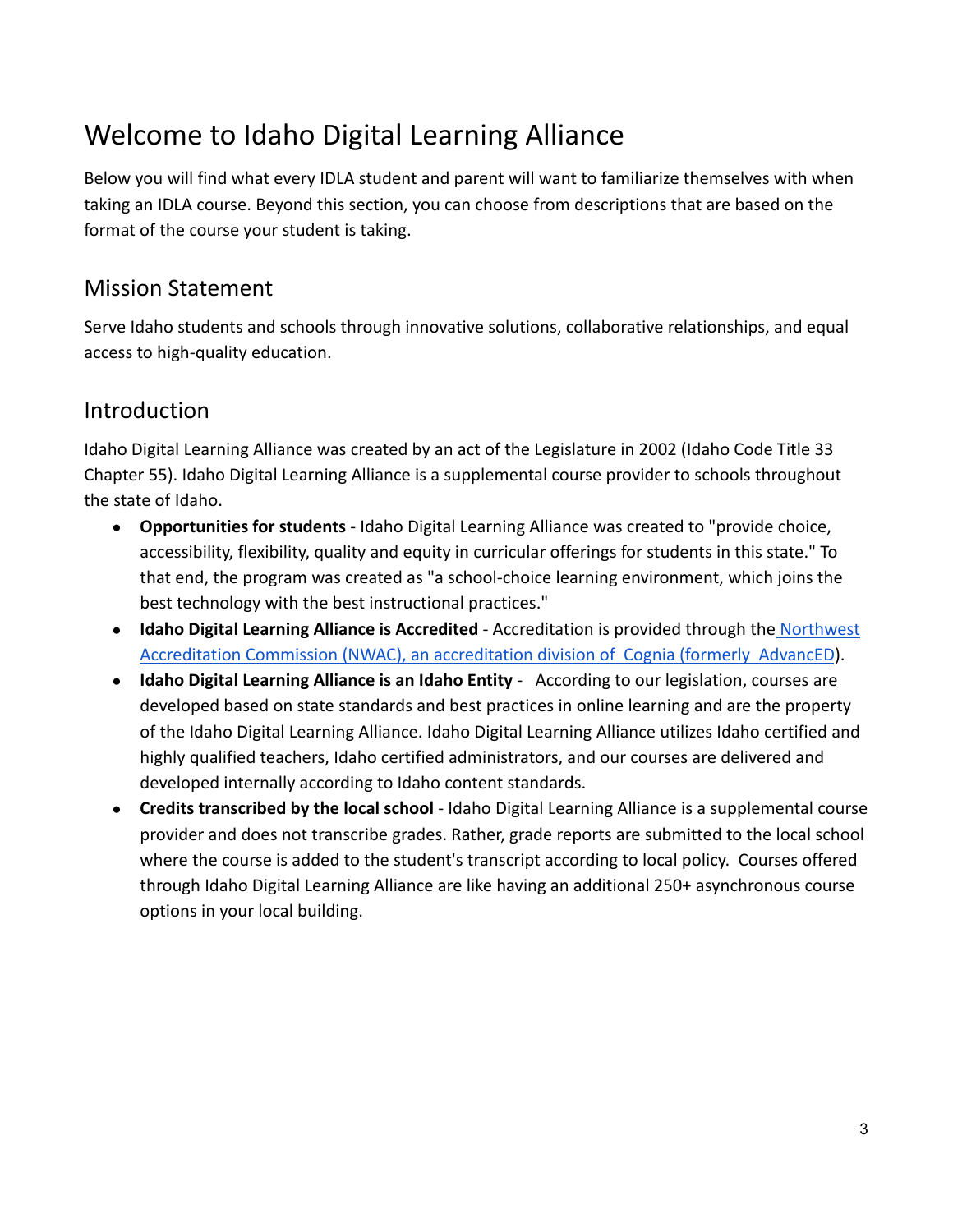# <span id="page-3-0"></span>Table of Contents

This is an interactive table of contents. You can click on each section to directly navigate to it if you choose:

[Welcome](#page-2-0) to Idaho Digital Learning Alliance

- Mission [Statement](#page-2-1)
- [Introduction](#page-2-2)
- Table of [Contents](#page-3-0)
- How [courses](#page-5-0) are offered
- [Registering](#page-6-0) for IDLA Courses
- Main Idaho Digital [Learning](#page-6-1) Alliance Office
- [Support](#page-6-2)
- [Knowledge](#page-7-0) Base
- Advanced [Opportunities](#page-7-1)
- Class [Offerings](#page-7-2)
- [Materials](#page-7-3) provided in class
- [Academic](#page-7-4) Honesty
- [Acceptable](#page-8-0) Use, Academic Honesty and Plagiarism
- [Accessibility](#page-9-0)
- Course [Communication](#page-10-0)
- Teacher and Principal Contact [Information](#page-10-1)
- Roles and [Responsibilities](#page-11-0)
	- **[Students](#page-11-1)**
	- [Parents](#page-12-0)
	- Idaho Digital [Learning](#page-12-1) Alliance Teacher
	- Idaho Digital Learning Alliance [Principal](#page-13-0)
	- Site [Coordinator](#page-13-1)
	- Regional [Coordinator](#page-13-2)

[Choose](#page-14-0) the course that applies to you

#### IDLA Cohort [Courses](#page-15-0)

- Cohort [Structure](#page-15-1)
- [Cohort](#page-15-2) Fees
- Cohort Orientation [\(Schoology\)](#page-16-0)
- Cohort [Testing](#page-16-1)
- [Cohort](#page-16-2) Late Work
- Cohort Successful Course [Completion](#page-16-3)
- Cohort [Inactivity](#page-16-4) Drop Requests
- Cohort Course [Withdrawal](#page-17-0)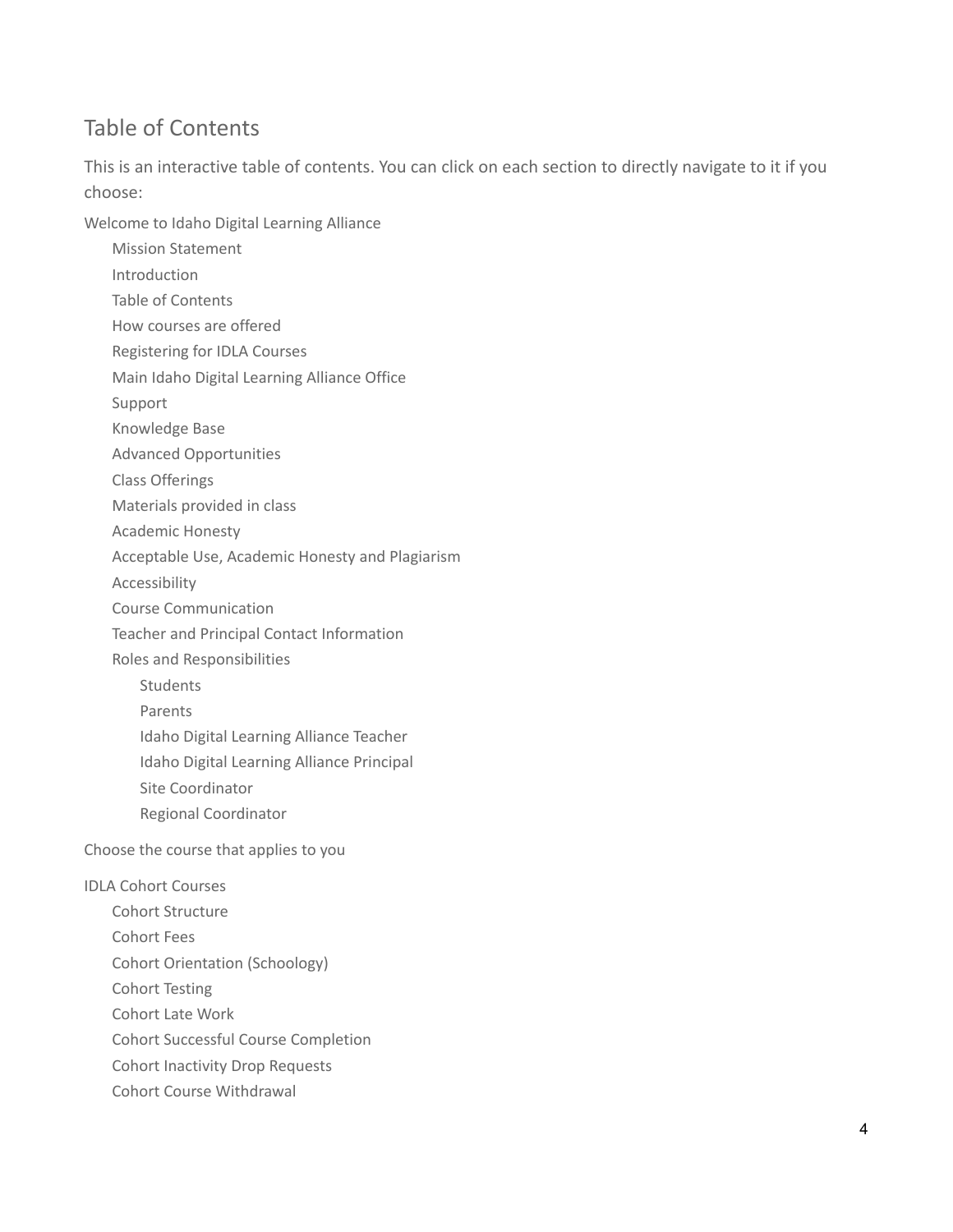[Withdrawing](#page-17-1) from a Cohort Course Cohort Course [Extensions](#page-17-2) Dual [Credit](#page-17-3) Dual Credit Course [Extensions](#page-18-0)

Advanced [Placement](#page-19-0)

#### IDLA Flex [Courses](#page-20-0)

Flex [Structure](#page-20-1)

Flex [Fees](#page-20-2)

Flex Course [Orientation](#page-21-0) (Buzz)

Flex [Testing](#page-21-1)

Flex Late Work and [Pacing](#page-21-2)

Flex Successful Course Completion [Requirements](#page-21-3)

Flex [Inactivity](#page-21-4) Drop Requests

Flex [Withdrawals](#page-21-5)

Flex Course [Extensions](#page-22-0)

#### Credit [Recovery](#page-23-0)

Credit [Recovery](#page-23-1) Testing [Inactivity](#page-23-2) Drops

#### Hybrid [Courses](#page-24-0)

Hybrid Course [Structure](#page-24-1)

A Note About Courses Taken During the [Summer](#page-25-0)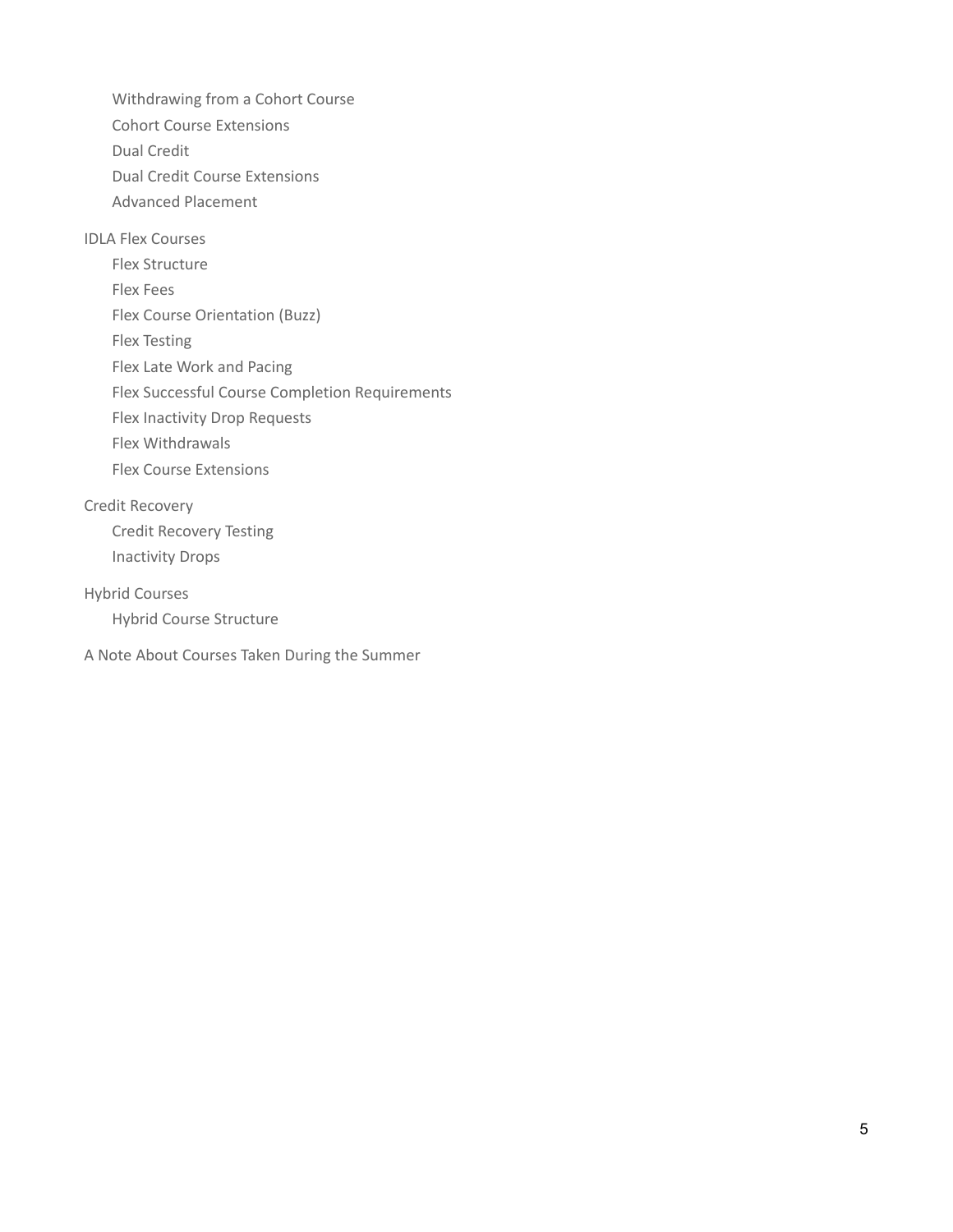# <span id="page-5-0"></span>How courses are offered

The vast majority of Idaho Digital Learning Alliance classes are offered **asynchronously***,* meaning that *class content may be accessed at any time of the day/week*, even if the teacher is not present, thus removing any constraints of time on delivery of content. Though the vast majority of our content is available in the asynchronous format, our courses also contain varying degrees of **synchronous** components in which the *student can interact with their teacher live*.

Below are the various formats offered for supplemental courses, giving students the opportunity to choose the best option for their preferred learning. If you would like to learn more, check out the [Parent Resource section](https://www.idahodigitallearning.org/students-parents/resources/) on IDLA's website.

### **Cohort Courses**

● Cohort courses are offered on a 12 week or 16 week schedule with predetermined start and end dates that closely follow traditional school calendars, with the exception of a 6 week Driver Education course that is offered throughout the year. In this setting, students move through the course material with their peers. Courses are delivered 100% asynchronously so students can take their courses at any time of the day and from anywhere they have internet access. Cohort courses provide ample opportunity for students to interact with their teacher and with their peers. **To learn more about cohort courses, click here: [Cohort Courses](#page-15-0)**.

### **Custom Sessions**

● Districts can request a class that is not being offered in the current session or scheduled in a time frame that will suit their district's needs. Idaho Digital Learning Alliance will make every attempt to accommodate custom sessions for a minimum of 12 students (20 for Hybrid) when established time frames do not accommodate the needs of your district. *Custom sections are run similarly to Cohort courses*.

### **Flex Courses**

● Flex courses are designed to be delivered on a flexible schedule that is driven by the student's needs. These self-paced courses allow students to work at their own speed and on their own schedule. Each course is divided into four modules with a pre-test, course work (including computer and teacher graded assignments), a project or discussion-based assessment, and a module post-test. Based on how well a student does on each module pretest, they may be excused from smaller practice quizzes throughout the module. There is no high-stakes final exam; just shorter incremental post-tests in each module, two of which are proctored (supervised). **To learn more about flex courses, click here: [Flex Courses](#page-20-0)**.

### **Credit Recovery Courses**

● Credit Recovery courses are designed using a hybrid approach of a traditional IDLA custom session and a district-led intervention program. In partnership with a school district, these courses combine required synchronous live sessions with asynchronous instruction to provide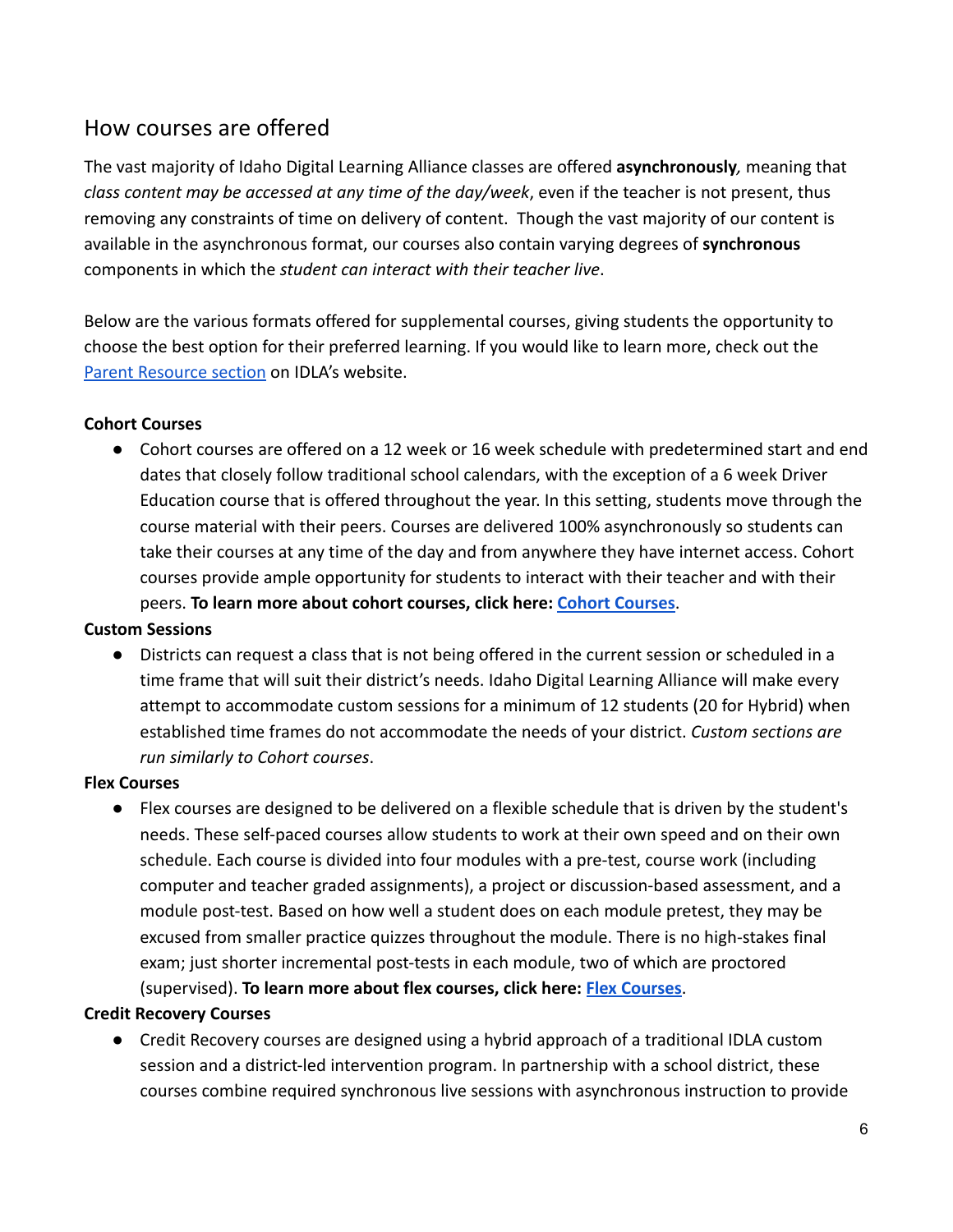students with a high level of learning. IDLA will provide the course content, Learning Management System, teachers, and internal support staff to offer the credit recovery program to districts. Districts will provide local personnel to support the students with intervention support, social-emotional support, physical and/or virtual technical access to courses, and transcription of credits. **To learn more about credit recovery courses, click here: [Credit](#page-23-0) [Recovery.](#page-23-0)**

## **Hybrid Courses**

● Hybrid courses offer synchronous lectures and lessons to students via video conference as an opportunity for additional instruction, assessment, and practice in our traditional asynchronous courses. The blend of online content and video conferences provides authentic learning experiences in areas such as world languages, math, speech, and science. Hybrid courses foster an interactive learning environment reinforced with rich online activities offering students a high-quality online learning experience. Please see your Site Coordinator for course options and availability.

# <span id="page-6-0"></span>Registering for IDLA Courses

To sign up for an Idaho Digital Learning Alliance (IDLA) course, students should consult with their school counselor and enroll through their local school to ensure they have completed all necessary prerequisites for the class prior to enrollment. Each school has a site coordinator, generally the school counselor, who will help with registration of the online class. You can view the course catalog here: [Supplemental Courses | Cohort, Flex & Hybrid](https://portal.idiglearning.net/catalog) so you know what courses you can request registration for.

# <span id="page-6-1"></span>Main Idaho Digital Learning Alliance Office

If you are not sure who to call with questions or concerns, please feel free to contact us at our main office at (208) 342-0207.

# <span id="page-6-2"></span>Support

Need help? We're here to support you! Idaho Digital Learning Alliance provides availability to technical support personnel to help students with technical problems in their class. If technical problems arise during class, your student should contact his/her teacher for assistance but, for immediate help, please contact our Tech Department.

### **Contact Us**

- Email: [support@idla.k12.id.us](mailto:support@idla.k12.id.us)
- Phone: 208.342.0207
- Chat: click on the chat at the bottom of your [portal.idiglearning.net](https://portal.idiglearning.net/) or [IDLA's homepage](https://www.idahodigitallearning.org/).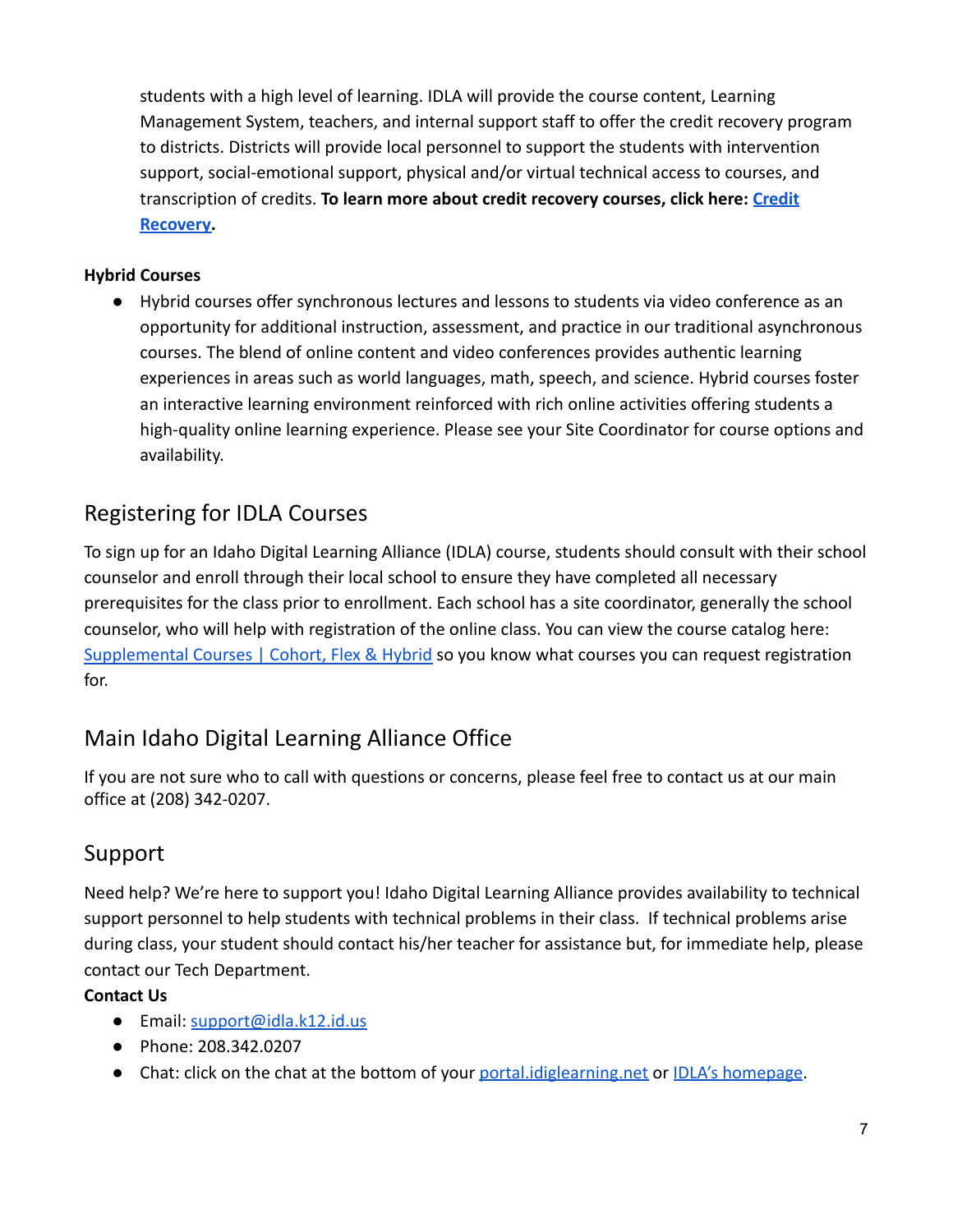# <span id="page-7-0"></span>Knowledge Base

Idaho Digital Learning Alliance Knowledge Base includes everything from tech solutions to ways of making life easier with a learning management system and computer. [Idaho Digital Learning Knowledge](https://sites.google.com/idla.k12.id.us/knowledge-base/students-parents?authuser=0) [Base](https://sites.google.com/idla.k12.id.us/knowledge-base/students-parents?authuser=0) is where you will find a collection of How-To articles to help you learn how to use our systems. The articles are written in a simple, step-by-step format that is easy to read and understand.

# <span id="page-7-1"></span>Advanced Opportunities

Idaho Digital Learning Alliance works with local schools to update them about Advanced Opportunity course offerings available to students through Idaho Digital Learning Alliance. For additional information on participation requirements, please contact your Site Coordinator or visit the IDLA's *[Advanced Opportunities](https://www.idahodigitallearning.org/students-parents/advanced-opportunities/)* information page.

# <span id="page-7-2"></span>Class Offerings

A complete list of Idaho Digital Learning Alliance's course offerings can be found within our *[Course](https://portal.idiglearning.net/catalog) [Catalog](https://portal.idiglearning.net/catalog)*.

# <span id="page-7-3"></span>Materials provided in class

Idaho Digital Learning Alliance classes contain nearly all of the resources needed in class, including online textbooks/content and links to outside resources. The exceptions to these resources are noted within each class which may include, but are not limited to:

- Dual Credit classes (college-level textbooks may be required)
- Lab science classes (lab work completed at home may require common household items)

*For a list of required materials for each class, as well as a description of the course topics, please see the course syllabi within the Idaho Digital Learning Alliance [Course Catalog.](https://portal.idiglearning.net/catalog)*

# <span id="page-7-4"></span>Academic Honesty

If a student has cheated or plagiarized, the local school will be contacted to ascertain if the school has a cheating/plagiarism policy. If so, and at the school's discretion, the local school policy (or Idaho Digital Learning Alliance policy) will be followed. **Idaho Digital Learning Alliance has a zero-tolerance policy toward academic dishonesty.**

### **Course Assignment Honesty**

Course assignments include all work that is not the final exam or final project. A student taking an Idaho Digital Learning Alliance class is required to complete an Academic Honesty Contract and agree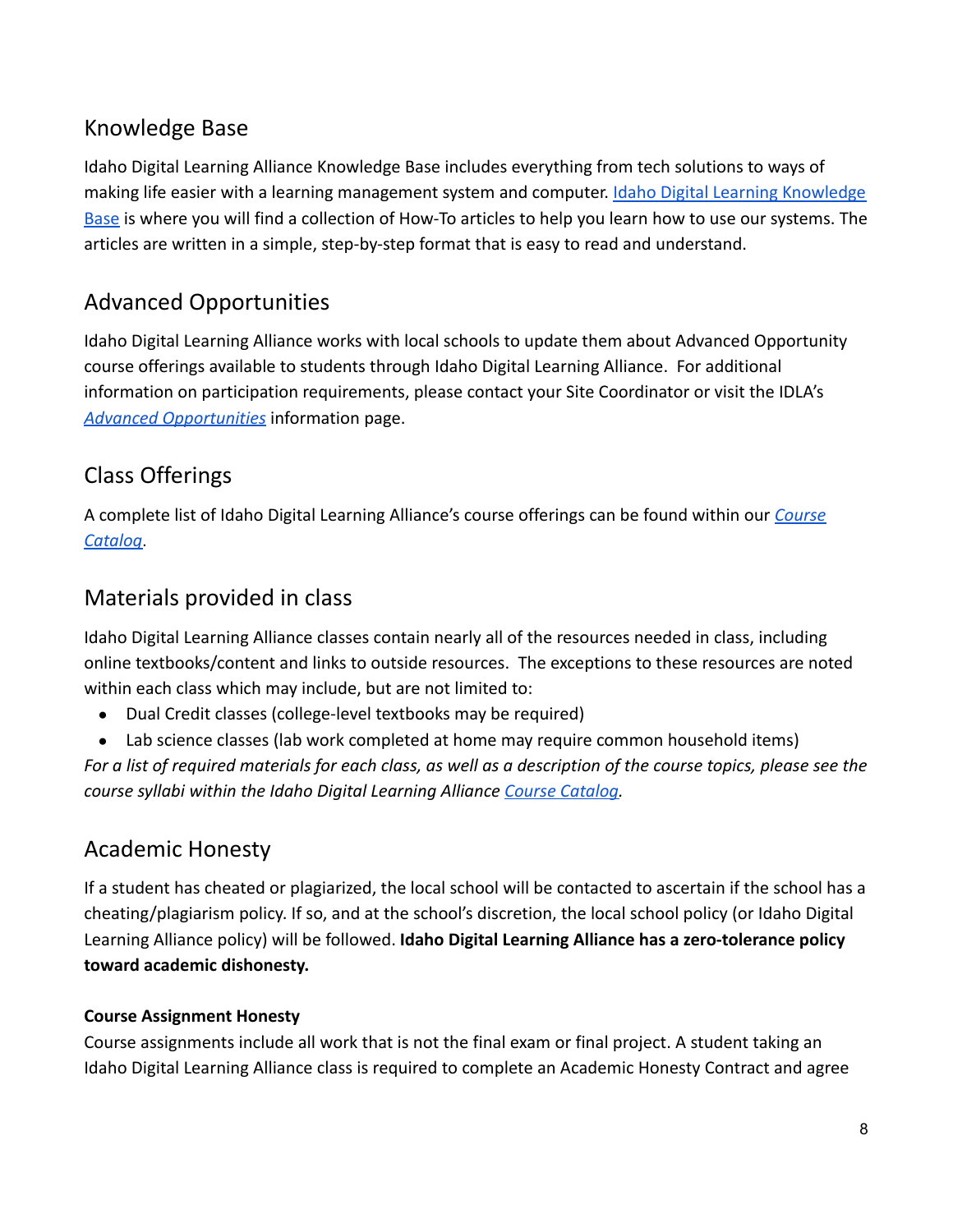to the provisions outlined within. Students who do not comply with these provisions may receive one or more of the following consequences:

- A zero grade on the assignment, discussion, or assessment
- Notification to your local school of the incident
- Possible disciplinary action according to your local school's policies
- Other disciplinary action as seen fit by the Idaho Digital Learning Alliance instructor or online principal
- Removal from the course and/or a failing grade

#### <span id="page-8-0"></span>**Acceptable Use, Academic Honesty and Plagiarism**

Acceptable use and behavior in a distance-learning environment will be determined by the school district's policies and is covered by the district's acceptable use policy (AUP).

At the beginning of each course, the student will sign an IDLA Academic Honesty Contract specifically governing behavior in an online environment. Acceptable use guidelines include but are not limited to: the use of profanity or threatening language, bullying, copyright violations, impersonation of others, revealing personal information (either their own or someone else's), disrupting the use of a school network, or importation of sexually explicit, drug-related, other offensive materials into the course environment.

If a violation of acceptable online course use or behavior occurs, the instructor will notify the student's Site Coordinator. The Site Coordinator is responsible for bringing the matter before the appropriate local, school administrator(s) for disciplinary action. A record of any disciplinary action resulting from a violation of acceptable use policy or behavior in the course should be kept and the resulting action should be made by the Site Coordinator to IDLA.

If it has been determined a student has violated any provision in the Academic Honesty Contract, the following consequences will apply:

### 1. **Academic dishonesty on course assignments/non proctored unit tests:**

● 1st offense - "0" grade, opportunity for student to resubmit with a 25% reduction in grade, with notification to parent, site coordinator, and Idaho Digital Learning Alliance principal

● 2nd offense - "0" grade, opportunity for student to resubmit with a 50% reduction in grade, with notification to parent, site coordinator, and Idaho Digital Learning Alliance principal

● 3rd offense - Notification of local personnel and determination of appropriate consequences based upon local school policy. In the event that a school defers to Idaho Digital Learning Alliance's policy, then the consequences will be a "0" grade, with no opportunity for student to resubmit, notification to the parent and site coordinator with potential removal from the course.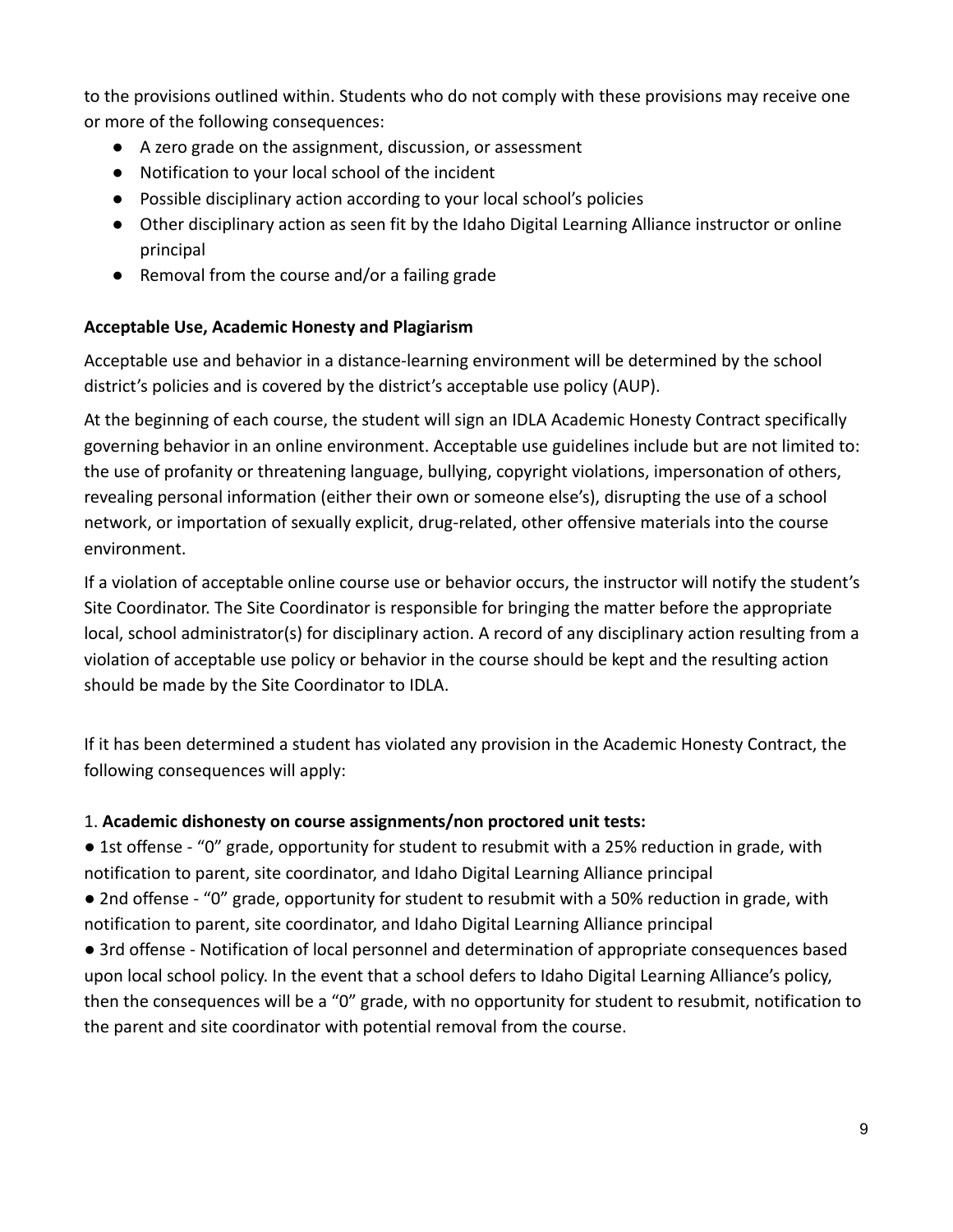NOTE: An "offense" is defined as the incident where a student's dishonesty is caught. In any such case, IDLA may then investigate previously submitted work. Any previously submitted work that is also found to be academically dishonest is to be included as one offense according to this policy, which would then be subject to the respective consequences."

### **Final Exams or Final Projects Honesty**

If the local school and the Idaho Digital Learning Alliance teacher agree that a student has been caught cheating on a final exam or final project, then a **zero** will be recorded for the final exam or final project. A retake will not be allowed. Cheating on a final exam or final project, includes, but is not limited to:

- the use of digital resources (except where allowed)
- help from other students
- study aids
- unauthorized notes, etc.
- use of an online translator

### **Notes about Honesty**

- *Advanced Opportunity Funds*: Failing a dual credit class may have implications on future use of Advance Opportunity funds and/or the use of Federal Educational Grants.
- *Dual Credit Courses*: Colleges may have specific academic honesty policies. These policies will be followed if an academic honesty violation occurs, which may vary from Idaho Digital Learning Alliance policy.

### **Plagiarism Policy**

Plagiarism is the act of presenting other people's ideas and writings, and not giving credit to these sources, by claiming them to be one's own. Plagiarism is academic dishonesty and may carry severe consequences, up to and including removal from class.

### **Plagiarism includes, but is not limited to**:

- using ideas from another source without citing (giving credit to) that source.
- using direct wording from another source (even a cited source) without quotation marks.
- slightly rewording phrases from another source and passing the phrases as your own. (five words in a row means that it is plagiarized).
- passing another student's work as your own.

## <span id="page-9-0"></span>Accessibility

Idaho Digital Learning Alliance is committed to providing digital resources that are accessible to all users, including users with disabilities.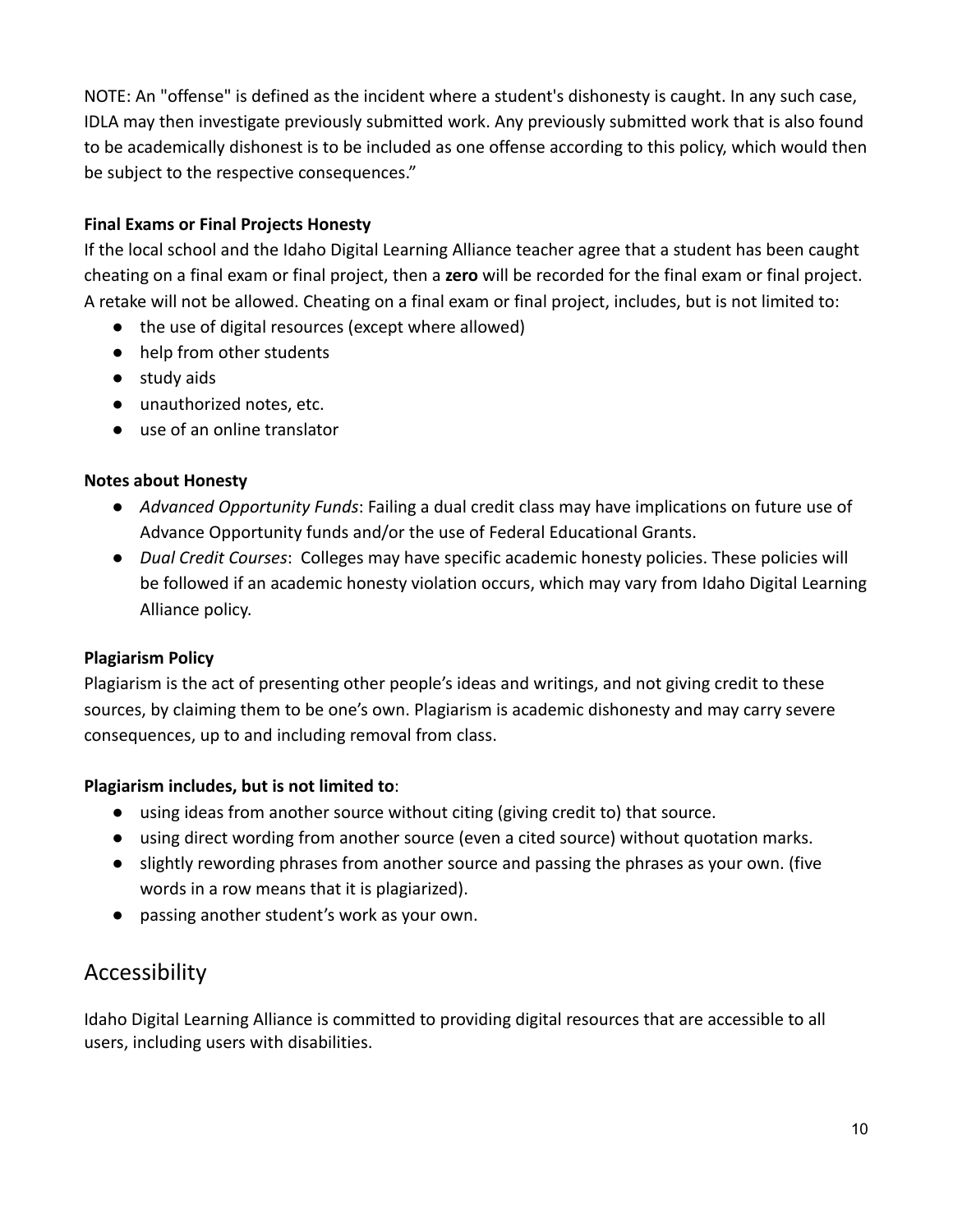We are actively working to increase the accessibility and usability of our digital resources and in doing so align resources to comply with level *Double-A of [the World Wide Web Consortium \(W3C\)](https://www.w3.org/TR/WCAG20/)*

We are also committed to improving the accessibility of our course content. Within the Student Resources area of each course, students can find this **[Accessibility Support](https://idla.coursearc.com/index.php?cID=12392)** content.

If you have any questions or concerns about accessibility with Idaho Digital Learning Alliance resources, please contact our Human Resources Department at [hr@idla.k12.id.us](mailto:hr@idla.k12.id.us) or 208-342-0207. We welcome any feedback that will help us improve the accessibility of our course content, systems, and websites.

# <span id="page-10-0"></span>Course Communication

Throughout the duration of a course, students, parents, and site coordinators will receive communications about student progress.

### **Welcome Communication**

Within the first 2 weeks of the start of a course, parents can expect a welcome message from your student's teacher, as well as an email containing course and contact information.

### **Progress Reports**

Approximately every 2 weeks, a progress report is sent to the student, parent, and site coordinator. Each individual is strongly encouraged to monitor student progress in this manner, and to direct any questions or concerns to their student's teacher.

### **Texting**

Teachers and principals must always interact professionally with students and adults and as such, the following guidance is provided to establish best practices regarding texting and social media interactions with students.

### **Texting Permissions**

Teachers and principals may send and/or receive texts from students about class-related items. Teachers are to let parents know whether texting will be allowed, and also let them know that parents may opt their student out of this communication option if they prefer.

# <span id="page-10-1"></span>Teacher and Principal Contact Information

As part of the welcome communication, parents will receive the contact information of the teacher and principal in their course. Additionally, contact information may be found within the student's course but if you need assistance contacting an IDLA teacher, please call our office at: 208-342-0207 or email: [support@idla.k12.id.us](mailto:support@idla.k12.id.us).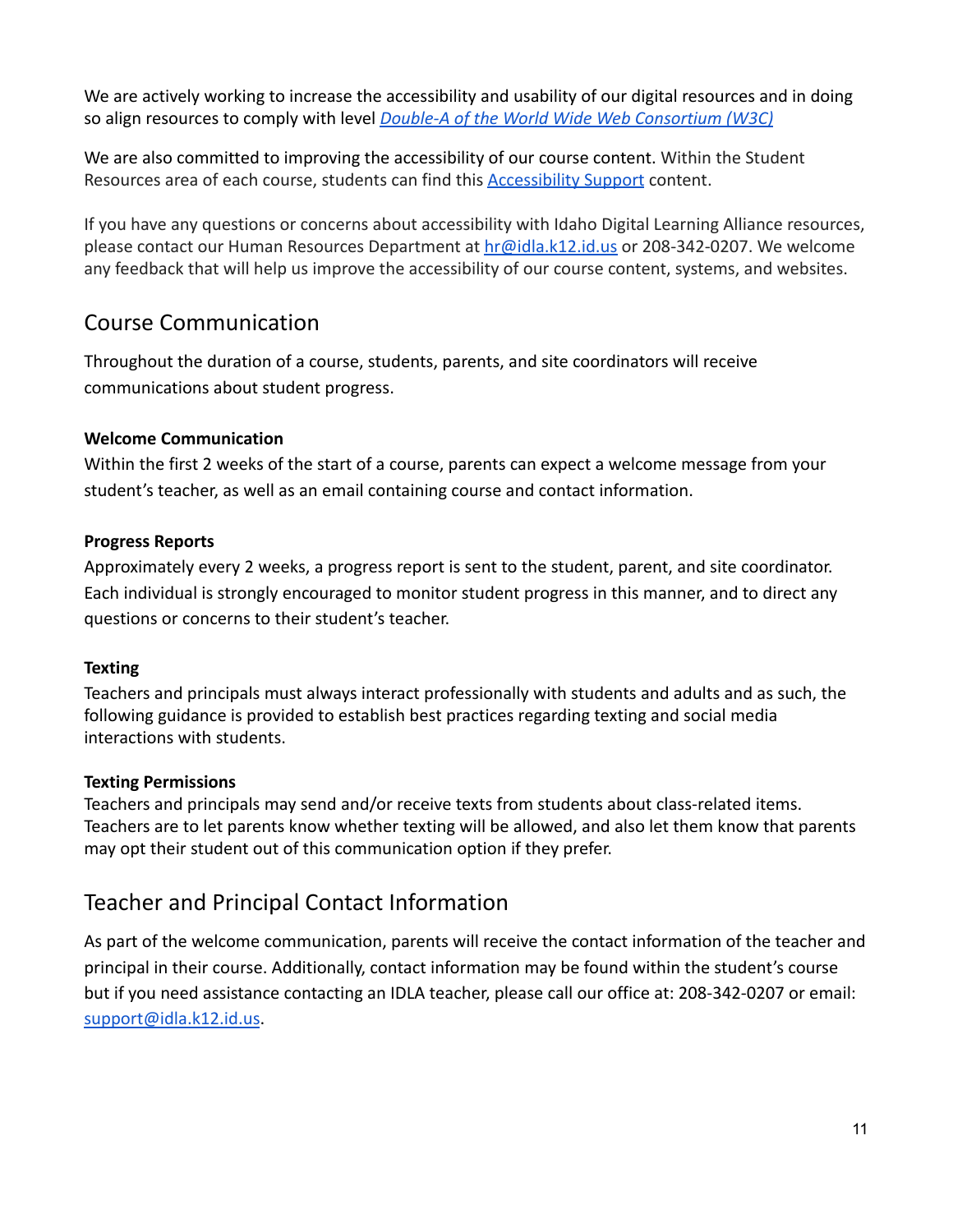# <span id="page-11-0"></span>Roles and Responsibilities

To assist students in experiencing a positive online learning experience, guidelines have been provided below to outline roles and responsibilities of various individuals to assist your student in achieving their desired level of success. Below is a list of items these individuals should expect when completing an Idaho Digital Learning Alliance class.

## <span id="page-11-1"></span>**Students**

- Students must communicate often with their online teacher.
	- o This includes asking specific questions when confused, communicating with the teacher about goals and planned absences, and connecting with teachers via the eTutoring center when needed.
	- o Students should return communications from the teacher in a timely manner.
- Students should log into their course and check their messages/emails frequently (five days per week).
- Students must demonstrate time management and self-organization skills.
	- o Students should plan on working 7-10 hrs per week in a 16wk course, and 10-15 hrs per week in a 12 wk course.
	- o **Suggestion**: Have students keep a notebook where they place important course information such as:
		- course login information.
		- teacher, principal and local site coordinator contact information.
		- tech support contact information.
		- pacing guides (flex) or unit checklists (cohort) these are extremely important for time management and daily goal tracking.
		- notes they have taken.
	- o Students should be aware that Idaho Digital Learning Alliance teachers may not be available "on-demand" and understand teacher response time may take up to 24 hrs.
	- o Students should work closely with a local teacher/site coordinator, or parent to help hold them accountable and problem solve when questions arise.
		- **Reminder:** students need to coordinate times with their local school site coordinator to take proctored tests in their course(s).
- Students should utilize the following Idaho Digital Learning Alliance support resources that are available to them.
	- o Technical support computer issues (ie: broken links)
	- o Online tutoring [eTutoring](https://cdnapisec.kaltura.com/index.php/extwidget/preview/partner_id/2009391/uiconf_id/44374732/entry_id/1_cr14fv75/embed/dynamic) and teacher office hours
	- o Online teacher available for all class questions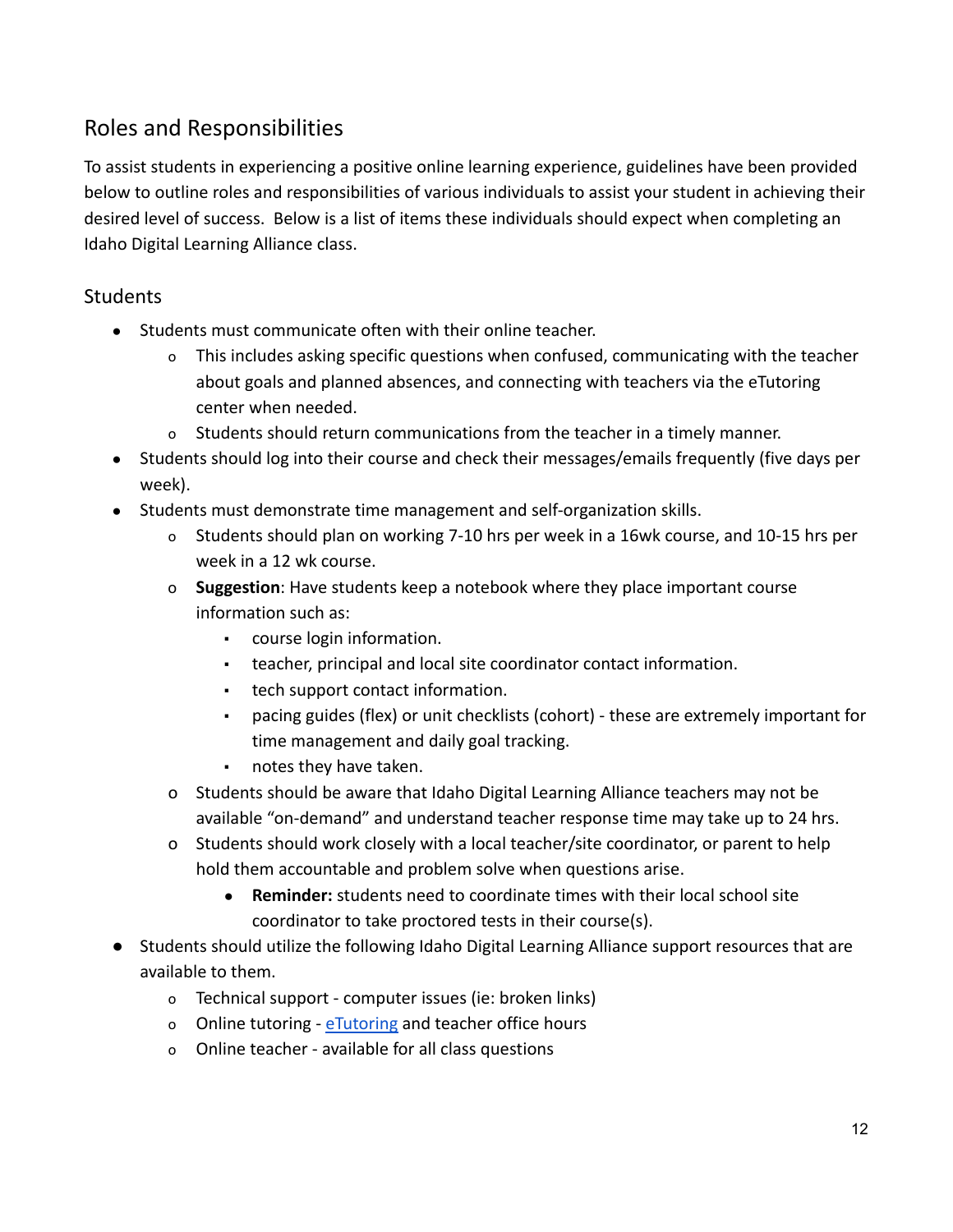## <span id="page-12-0"></span>Parents

- Parents should help prepare their student for success if their student is taking a class from home. Idaho Digital Learning Alliance has provided a *[Technology Readiness Checklist](http://www.idahodigitallearning.org/Students/GettingStarted/TechnicalRequirements.aspx)* to ensure your home computer's operating system meets minimum requirements for class access.
- Parents need to monitor their students' progress regularly.
	- o Grade reports will be sent to the parent's email address provided at registration approximately every two weeks (more frequently in summer courses). Please use these reports to visit with your child about class progress.
	- o Following your student's registration, an email will be sent to the listed parent/guardian contact to provide directions on creating a Parent Portal login. This login will provide you access to your student's class and current grades.
	- o Any time you have a question about your student's progress, or class content, please feel free to contact your student's Idaho Digital Learning Alliance teacher and/or Idaho Digital Learning Alliance principal. Contact information can be found within your student's class.
	- o For any parental concerns regarding the collection of student data or to understand your student's rights under FERPA, please see the *Idaho [Digital Learning Alliance Student](https://www.idahodigitallearning.org/privacy/) [Data Privacy Policy](https://www.idahodigitallearning.org/privacy/)*
- Safety concerns
	- o All IDLA staff are legally required to report safety concerns where there is evidence to substantiate a concern of student safety. Likewise, if parents have suspicion or evidence of issues concerning student safety, we ask these be reported to your student's teacher and/or principal. Such concerns could be but are not limited to, suicidal thoughts, bullying, or self-destructive behavior.
- Final Grade Dispute Procedure
	- o If a disagreement or misunderstanding arises between an Idaho Digital Learning Alliance teacher and a student, parent, or local school about a student's final course grade, the party involved should first communicate with each other to attempt to resolve differences. If a resolution is not reached, the final grade may be appealed **at the request of the school of record** transcribing the credit. Appeals requested are due within 90 days after the posting of the final grade by the Idaho Digital Learning Alliance teacher. The appeal must be made through the school's Site Coordinator to the school's IDLA Regional Coordinator.

## <span id="page-12-1"></span>Idaho Digital Learning Alliance Teacher

Every Idaho Digital Learning Alliance class is taught by a highly qualified Idaho certified teacher who is available to provide help to your student during their course. Every teacher will be available, weekly, for "office hours" to help answer questions your student may have and are required to respond to email/phone inquiries within 24 hours. In addition to individual office hours, Idaho Digital Learning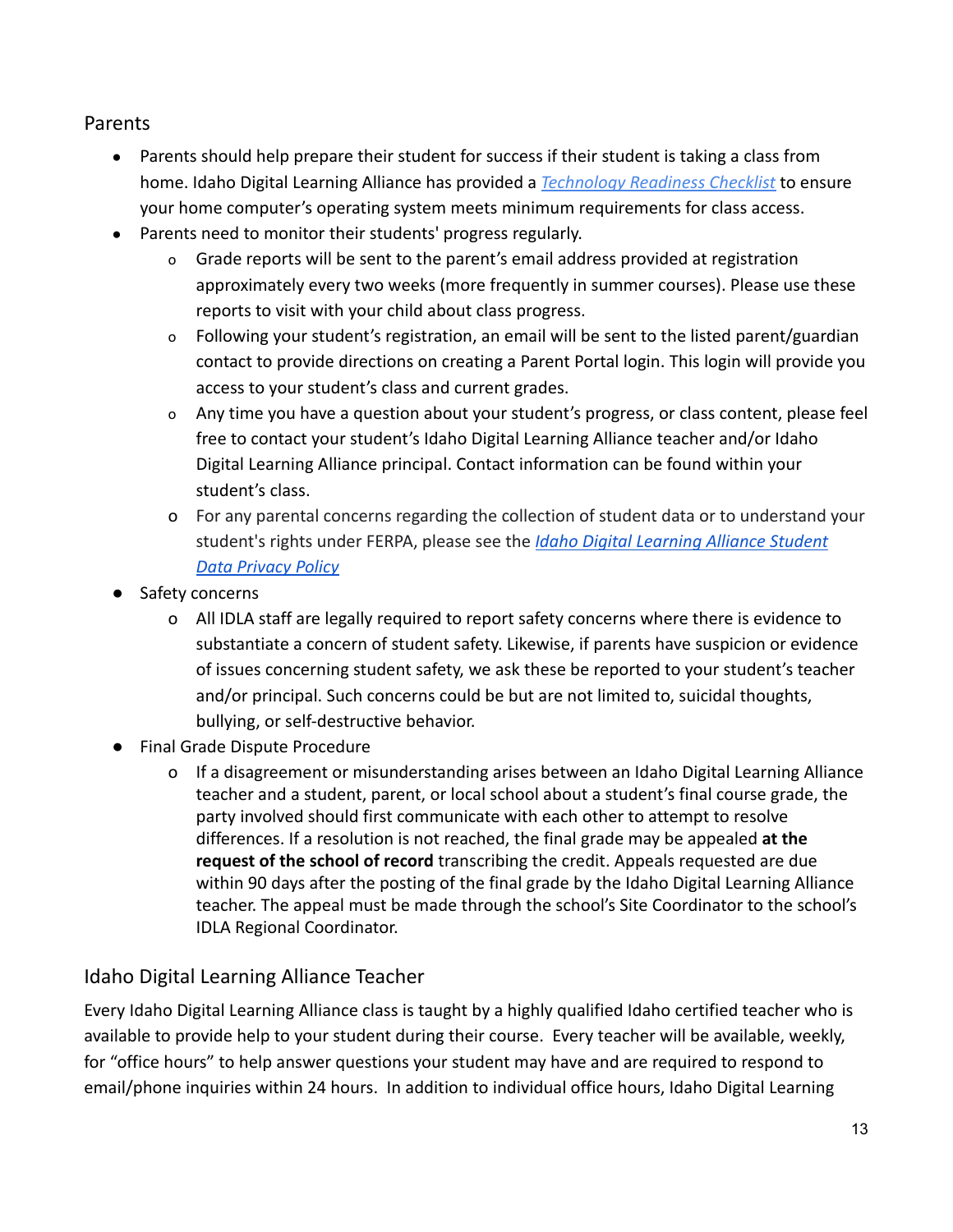Alliance provides each student access to our [eTutoring Center](https://cdnapisec.kaltura.com/index.php/extwidget/preview/partner_id/2009391/uiconf_id/44374732/entry_id/1_cr14fv75/embed/dynamic) for tutoring help. This is an area where various content area teachers are available to help all Idaho Digital Learning Alliance students with class questions at various times throughout the week. Information on when teachers/tutors are available can be found within every course. For additional information, please refer to [What to Expect from the](https://drive.google.com/file/d/1rH-z1Ui4EeMxWB3DvRjW7-NeMz4a3D2A/view?usp=sharing) [Instructor](https://drive.google.com/file/d/1rH-z1Ui4EeMxWB3DvRjW7-NeMz4a3D2A/view?usp=sharing) document *(Found on the [Site Coordinator](https://www.idahodigitallearning.org/site-coordinators/resources/) Resources page on the Idaho Digital Learning Alliance website.) [Site Coordinator | Idaho Digital](https://www.idahodigitallearning.org/site-coordinators/resources/) Learning Resources*

## <span id="page-13-0"></span>Idaho Digital Learning Alliance Principal

An Idaho certified principal is assigned to each class. Principals are not only available to assist teachers but can provide another resource for students and parents. If you ever have a question about class that has not been resolved between you and the teacher, please contact the class principal. Contact information for this individual may be found in the "Members" (cohort) or "Instructor Information" (flex) areas of class inside each course.

## <span id="page-13-1"></span>Site Coordinator

Site Coordinators are local individuals within schools who assist students with their IDLA classes. There are two primary roles that Site Coordinators may play. Sometimes these roles are completed by one individual (often the school counselor), but sometimes these responsibilities are shared between several individuals:

- Registering Site Coordinator the person at the local school who registers students for class, withdraws students from class, communicates general class expectations to students and approves student requests for extensions.
- Monitoring Site Coordinator the person at the local school who works most closely with the student monitoring their progress, encouraging students, helping them solve instructional or technical issues and coordinating final exam schedules.

If you have questions about local policies (payment, extension, monitoring practices), please visit with your local school site coordinator.

## <span id="page-13-2"></span>Regional Coordinator

Every school in the state is assigned an Idaho Digital Learning Alliance Regional Coordinator. This individual works collaboratively with your school to update them on items such as new course offerings, best practices in online learning, scheduling conflicts and problem-solving. This individual is available to assist you with any question you may feel needs additional attention and are happy to work with you on any question.

To contact your Regional Coordinator, please visit our *[Website](https://www.idahodigitallearning.org/site-coordinators/become-a-site-coordinator/)* and view the, "**Contact Your Regional Coordinator**" icon. If you are unsure of which Regional Coordinator works with your school, you may ask your Site Coordinator or call our office, at 208-342-0207.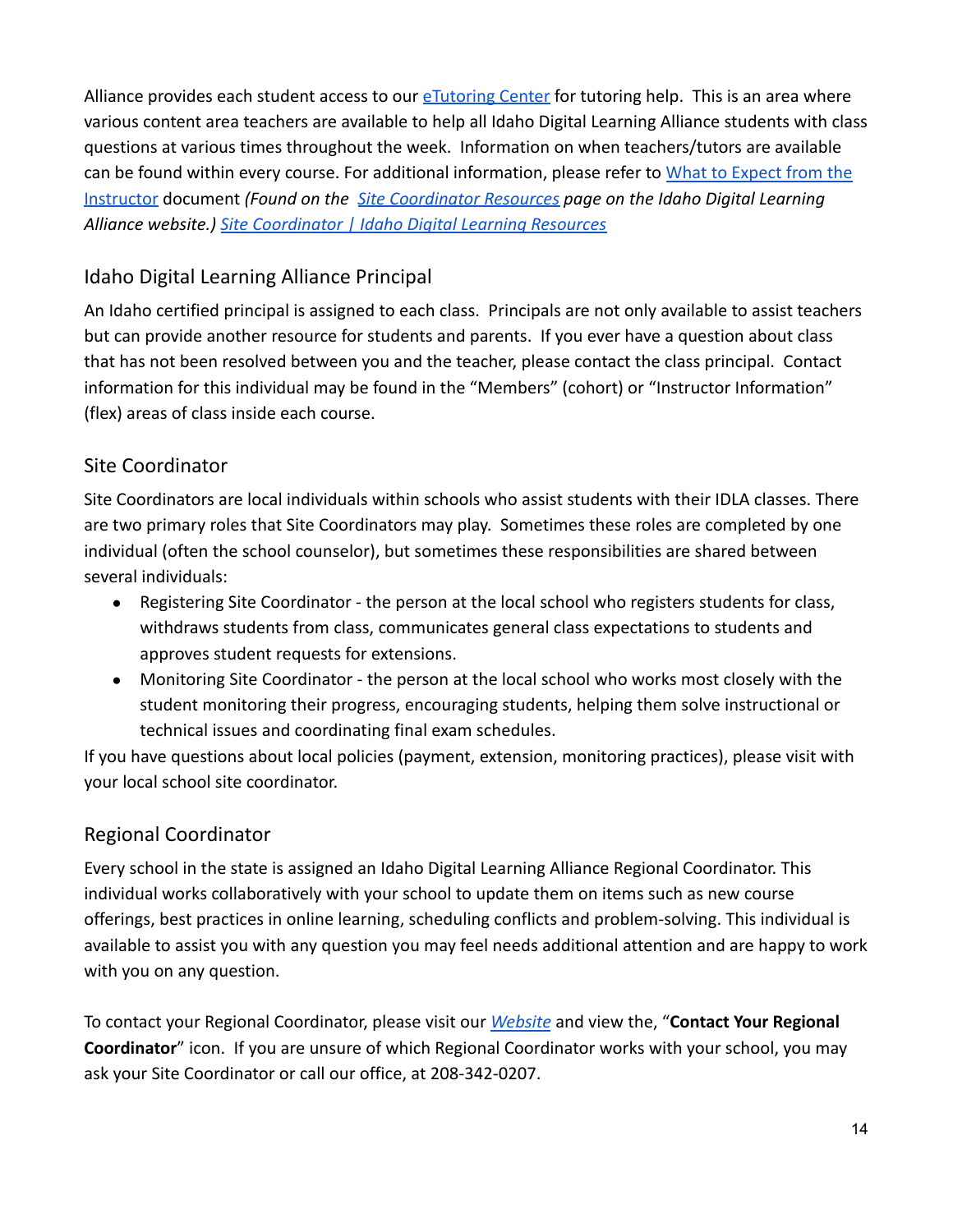# <span id="page-14-0"></span>Choose the course that applies to you

Click on the course that your student is taking to learn about the important features within the course, including late work, fees, inactivity drops, and more.

- [Cohort Courses](#page-15-0)
	- [Dual Credit](#page-17-3)
	- [Placement](#page-19-0)
- [Flex Courses](#page-20-0)
- [Credit Recovery Courses](#page-23-0)
- [Hybrid Courses](#page-24-0)
- [Summer Specifics when taking courses](#page-25-0)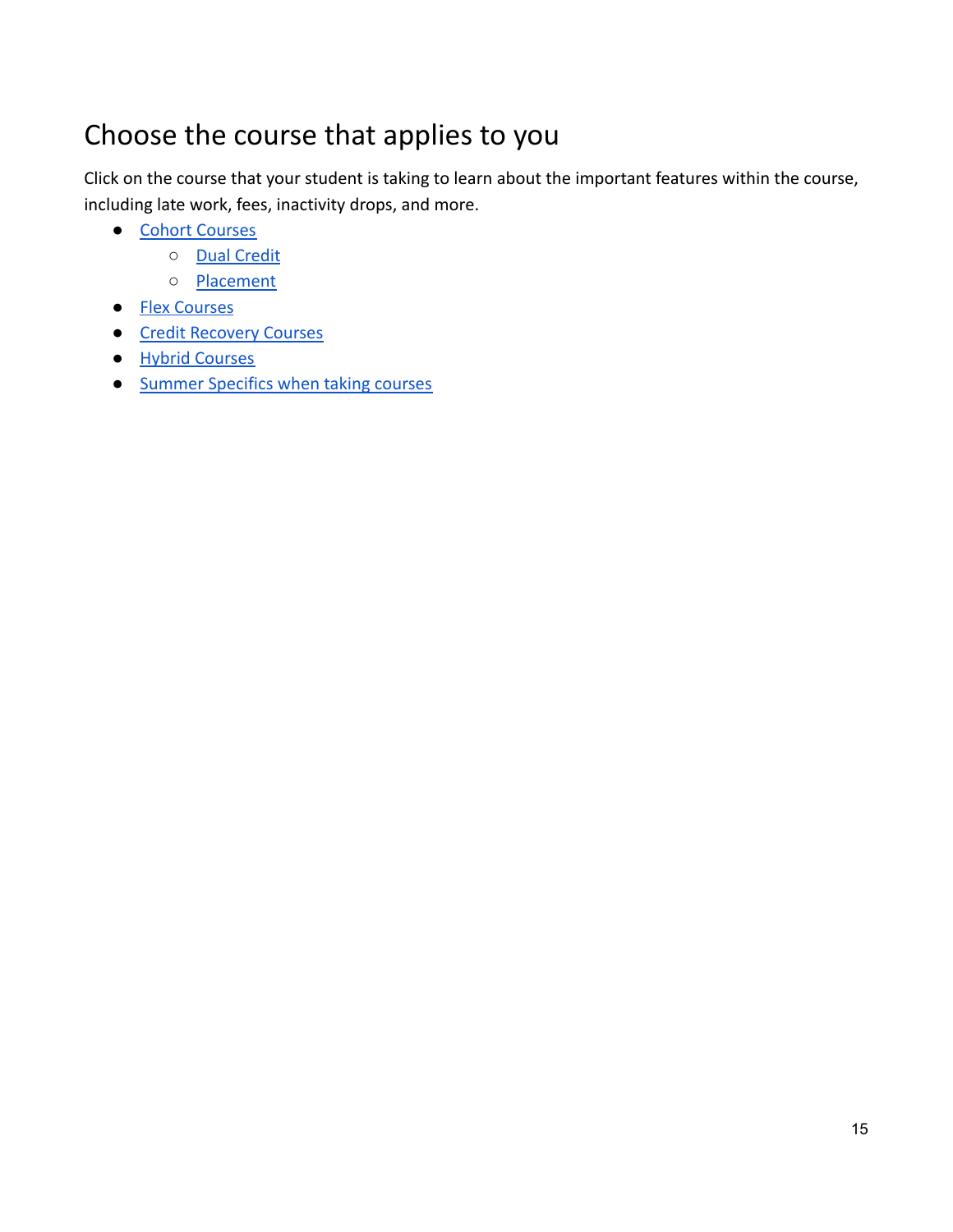# <span id="page-15-0"></span>**IDLA Cohort Courses**

Idaho Digital Learning Alliance utilizes *Schoology* as its Learning Management Systems (LMS) to offer classes in this format. Cohort courses are offered on a 12 week or 16 week schedule with predetermined start and end dates that closely follow traditional school calendars, with the exception of a 6 week Driver Education course that is offered throughout the year. In this setting, students move through the course material with their peers. Academy courses are delivered 100% asynchronously so students can take their courses at any time of the day and from anywhere they have internet access. Cohort courses provide ample opportunity for students to interact with their teacher and with their peers.

Click each section below to read the details you need to know when taking a cohort course.

- [Structure](#page-15-1)
- [Fees](#page-15-2)
- [Orientation](#page-16-0)
- [Testing](#page-16-1)
- [Late Work](#page-16-2)
- [Successful Course Completion](#page-16-3)
- [Inactivity Drop Requests](#page-16-4)
- [Course Withdrawal](#page-17-0)
- [Course Extensions](#page-17-2)
- [Dual Credit](#page-17-3)
- [Dual Credit Extensions](#page-18-0)
- [Advanced Placement](#page-19-0)

## <span id="page-15-1"></span>Cohort Structure

Cohort courses follow a structured pace and require student-to-student interaction in the course. These classes have set start/end dates and follow a pace where students have due dates and progress through material as a class.

● **Note:** Cohort courses are offered in various lengths throughout the year (ie: 10 week summer courses, 12 week trimester courses and 16 week semester courses) and contain the same content; therefore, pacing will be increased in the shortened classes.

# <span id="page-15-2"></span>Cohort Fees

Course fees for cohort classes are \$75 per semester course and are assessed for all students enrolled after the course drop deadline (typically the 3<sup>rd</sup> Friday of class for 16 week classes, and the 2nd Friday of class for a 10 or 12 week class). Exceptions to this include Advanced Placement and Dual Credit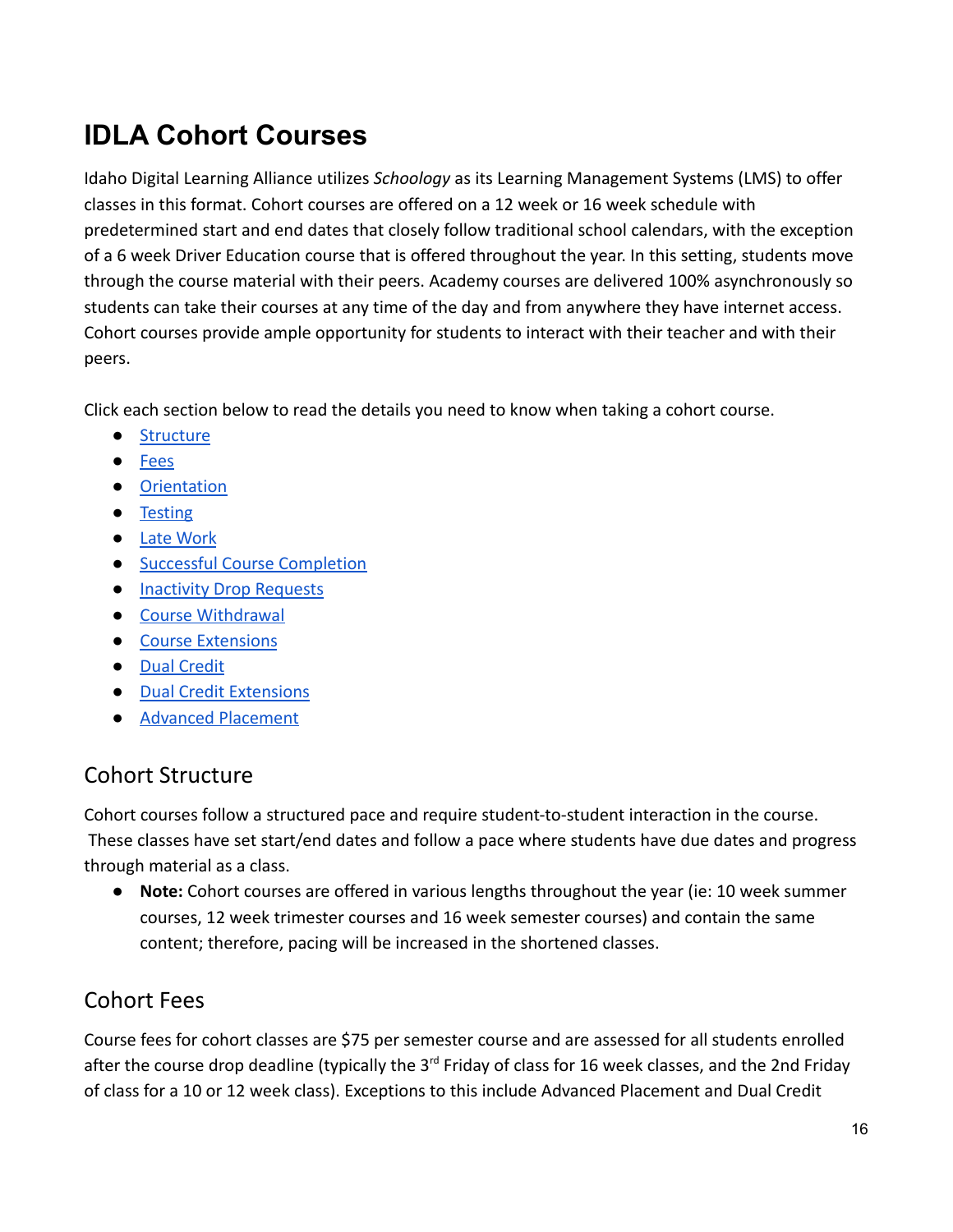courses where the Idaho Digital Learning Alliance Instructional fees are waived. Dual Credit students are responsible for purchasing college credits (possibly additional course material fees) through the college in which they are enrolled. Students taking overload courses may be eligible to have these fees paid by the state. Please visit with your counselor to see if your student is eligible for *[Advanced](https://www.idahodigitallearning.org/students-parents/advanced-opportunities/) [Opportunities](https://www.idahodigitallearning.org/students-parents/advanced-opportunities/)* funding.

# <span id="page-16-0"></span>Cohort Orientation (Schoology)

Before a student may begin their first class, they are required to complete a self-guided orientation. Students taking a cohort course for the **first time** must complete the Schoology Orientation. Orientation instructs students on how to navigate the Learning Management System and typically takes 2-3 hours to complete. Students taking a cohort course **must complete orientation by the first day of class**. Students who do not complete orientation before the end of the 3rd day of class will be automatically withdrawn from their course.

# <span id="page-16-1"></span>Cohort Testing

Cohort courses typically have several non-proctored tests throughout the course in addition to a required proctored (supervised) final exam or non-proctored final. Depending upon your teacher and school, you will be taking either a proctored final or a non-proctored final. Whether you are assigned a proctored or non-proctored final, you will be required to take your final to pass your course. If you are assigned a proctored final, you must make arrangements for a day, time, and place to take it with your local IDLA site coordinator. A retake of the Final Exam or Final Project may only be requested through your Site Coordinator.

# <span id="page-16-2"></span>Cohort Late Work

Idaho Digital Learning Policy requires that all instructors accept late work for at least 50% of the value of the assignment. Also, many assignments can be redone for an improved grade. For specific course guidelines, please refer to the Contact Information and Late Work Policy link within class.

# <span id="page-16-3"></span>Cohort Successful Course Completion

Each IDLA course has a weighted Final Exam score. Whether it's proctored or non-proctored, Final exams are worth 20% of the course grade and students who do not take the Final will be given a 10% overall final grade for their course.

# <span id="page-16-4"></span>Cohort Inactivity Drop Requests

If a student is inactive during the course for any 14 day period the instructor may send a request to the school to request that a student be dropped from that course. Inactivity will be determined by zero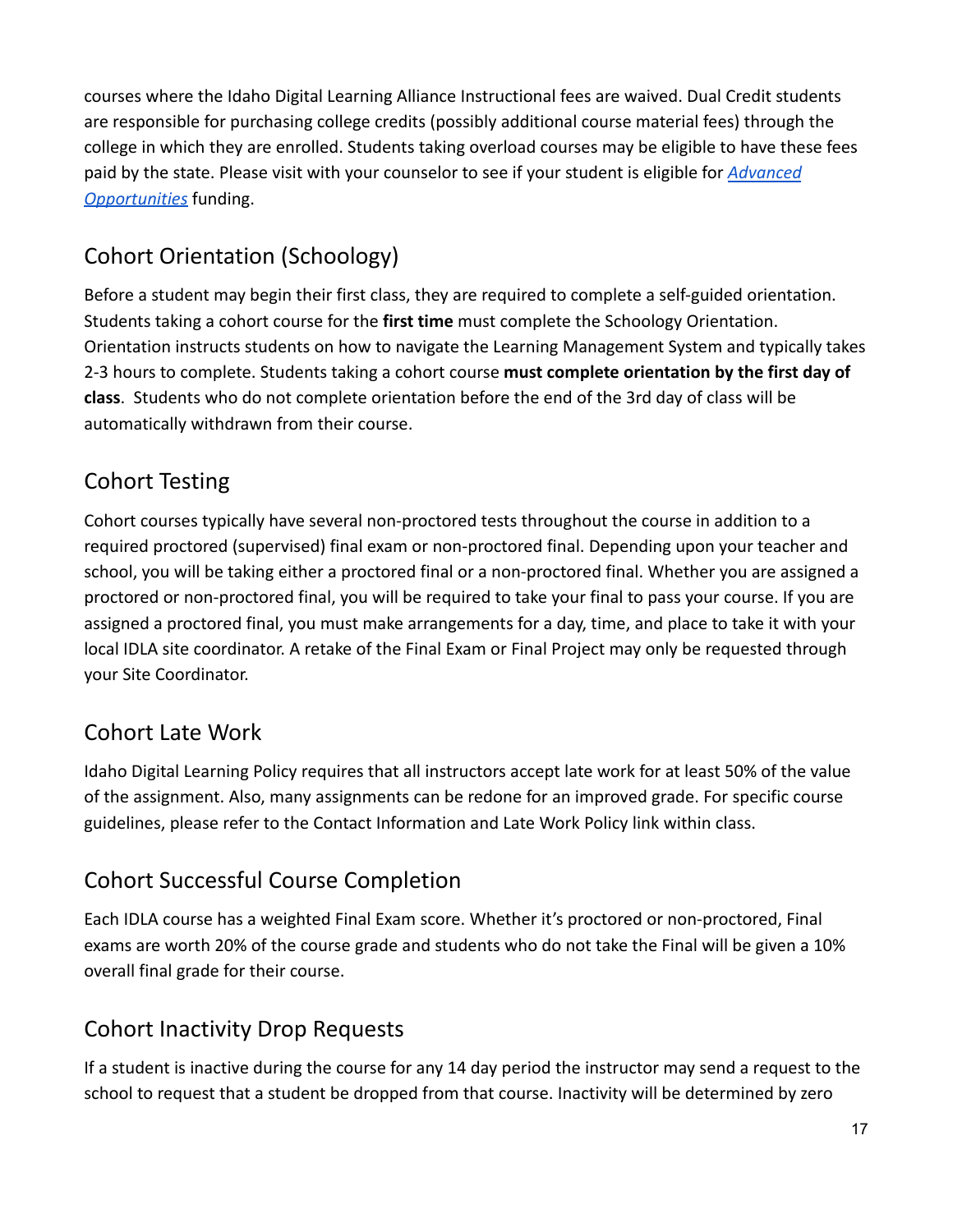activity as displayed in the student activity log. Though students have great flexibility when taking cohort courses, they are expected to work regularly.

# <span id="page-17-0"></span>Cohort Course Withdrawal

A course fee will not be assessed, nor will a final grade be reported to the local school if a student is withdrawn from a course prior to the drop/fee deadline. Students that are withdrawn from a course after the drop deadline, will have a "W" reported to the local school, and full course fees will be assessed.

## <span id="page-17-1"></span>**Withdrawing from a Cohort Course**

A student wishing to withdraw from an IDLA course should follow the procedures used at the student's home campus. Once a student contacts his/her Site Coordinator about withdrawing from a class, the Site Coordinator then requests to drop the student from the course in the student's HUB of TheSIS.

# <span id="page-17-2"></span>Cohort Course Extensions

If local school policy allows, Idaho Digital Learning Alliance will grant a student a course extension if the minimum extension criteria is met. Local policies differ on their acceptance of student extensions so please refer to your local school policy for clarification before proceeding.

- If your student finds that the deadline for class will not provide enough time to complete, s/he can apply for a class extension, requesting an additional 14 days to complete. To [qualify for an](https://idla.coursearc.com/content/template-all-course-items/extension-policy-cohort/extension-policy-details) [extension](https://idla.coursearc.com/content/template-all-course-items/extension-policy-cohort/extension-policy-details), a student must have a grade (excluding the final exam) of at least a 50% in class, and submit a plan for completing the course. **Students are to request an extension from within their course, no later than 5:00 pm Mountain Time on the final day of Final Exam Week. Students are strongly encouraged to request an extension by the Friday** *before* **the Final Exam week** to provide the local school's site coordinator time to approve, or suggest edits to extension requests.
- Hardship Circumstances please contact your local site coordinator about the possibility of requesting an extension (for up to 35 days) due to events beyond the student's control.

# <span id="page-17-3"></span>Dual Credit

Dual credit courses are courses in which a student may earn both high school and college/university credit. Students register for high school credit with their local school. Students must register for college/university credit with the college offering the credit. At the beginning of each course, the student will receive information from their Idaho Digital Learning Alliance teacher about how to register for college/university credit. It is very important that college/university registration deadlines are followed and academic requirements are understood, which may vary from Idaho Digital Learning Alliance requirements (ie: differing drop deadlines and course completion requirements)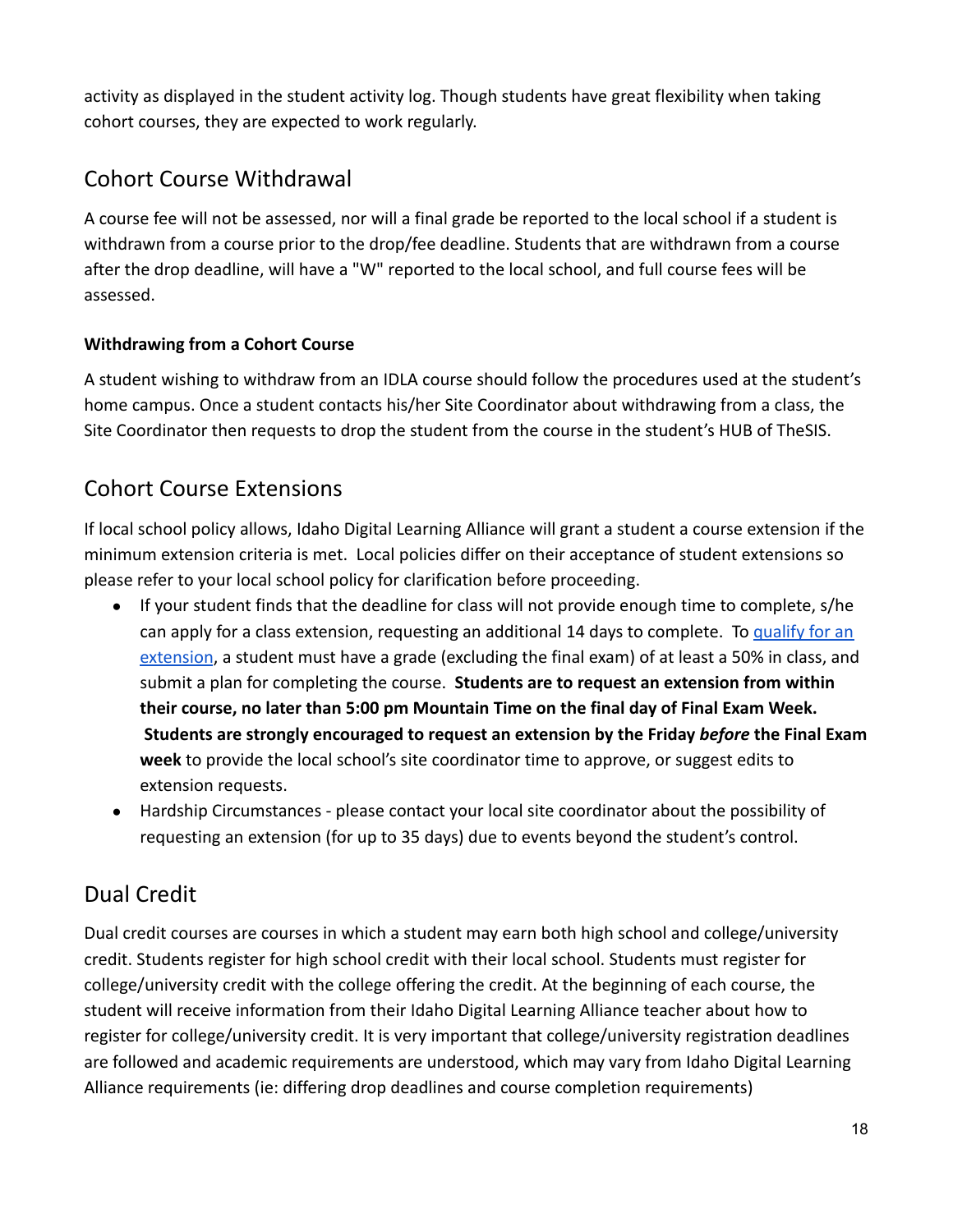General university information, as well as college/university contact information, will be provided in the syllabus and instructor information tab of each class. Before enrolling in any dual credit course, Idaho Digital Learning Alliance strongly recommends students consult with their school counselor to assist in proper course placement and assist in ensuring credit transferability to their future college of choice. One resource available to students and parents to help with this is the <http://coursetransfer.idaho.gov/> website.

Idaho Digital Learning Alliance teachers are adjunct faculty at the institution where credit is being offered. For registration questions, feel free to contact the Idaho Digital Learning Alliance teacher or the higher ed institute where credit is sought.

- Note about **Satisfactory Academic Progress** (SAP) It is extremely important for students to be aware that their progress in Dual Credit courses may be considered when they apply for financial aid in college. In order for students to qualify for federal financial aid at the college or university of their choosing, they must maintain Satisfactory Academic Progress in their courses and field of study. Because Dual Credit courses fall under college-level coursework, their credit hours are subject to SAP. In other words, a student's academic progress in Dual Credit courses may have a future impact on his/her financial aid eligibility in post-secondary educational institutions.
	- There are several categories that fall under Satisfactory Academic Progress, but an excellent summary may be found at: [Satisfactory Academic](http://www.csi.edu/prospectiveStudents_/studentServices/financialAid/sap.asp) Progress Policy.

The Idaho Digital Learning Alliance course fee assessed to each school is waived for Dual Credit (DC) courses; however, additional fees will be incurred for registering for university credit (DC) Some Dual Credit courses may require the purchase of additional resources, such as textbooks. Students are required to purchase or rent the textbook from a distributor or retailer of choice. For additional information on participation requirements, please contact your Site Coordinator or visit IDLA's *[Advanced Opportunities](https://www.idahodigitallearning.org/students-parents/advanced-opportunities/)* information page.

Important: Students wishing to withdraw from a Dual Credit course must withdraw from both the college and Idaho Digital Learning Alliance. **Idaho Digital Learning Alliance cannot withdraw a student from their college or university course.** The student's local high school counselor can help with the college withdrawal paperwork.

# <span id="page-18-0"></span>Dual Credit Course Extensions

NOTE: Students enrolled in a Dual Credit course, for credit, are not eligible for Academic Extensions. Students may request a Hardship Extension due to events beyond student control according to individual college policy. Please check with your Dual Credit instructor about eligibility requirements.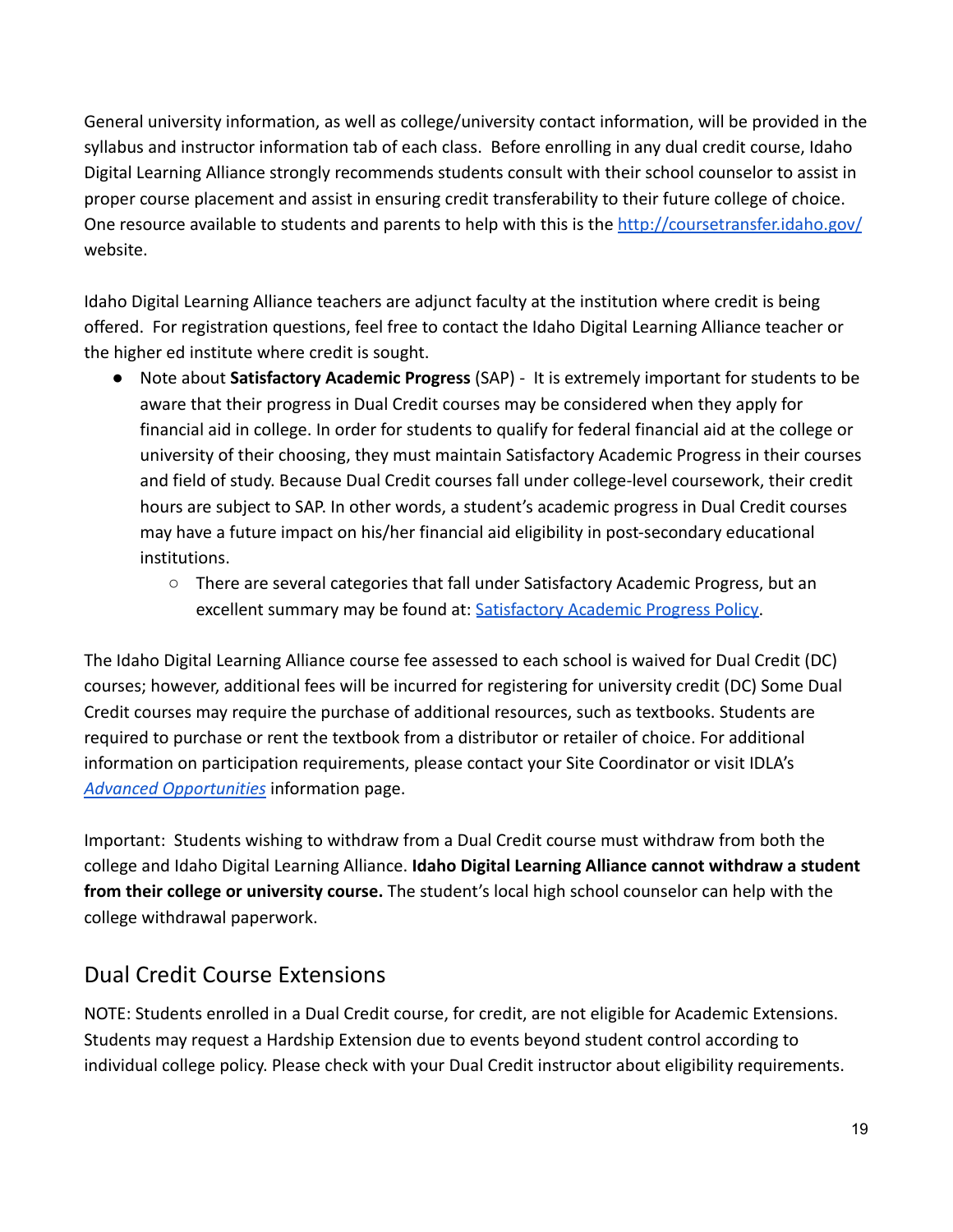#### **Note about Dual Credit Courses**

Colleges may have specific course completion requirements. Please refer to each individual course syllabus to see if there are college-specific course completion requirements.

## <span id="page-19-0"></span>Advanced Placement

Resources will be provided in class to assist students in registering for their AP Exam but please contact your local Site Coordinator and/or guidance counselor to help schedule this exam locally.

Advanced placement courses differ from dual credit courses in that students, at the completion of the class, will take a comprehensive *[Advanced Placement](http://apcentral.collegeboard.com/home) (AP) exam* to determine eligibility for university credit.

The Idaho Digital Learning Alliance course fee assessed to each school is waived for Advanced Placement (AP) courses; however, additional fees will be incurred for completion of the AP Exam. Funding is available through Advanced Opportunities. For additional information on participation requirements, please contact your Site Coordinator or visit IDLA's *[Advanced Opportunities](https://www.idahodigitallearning.org/students-parents/advanced-opportunities/)* information page.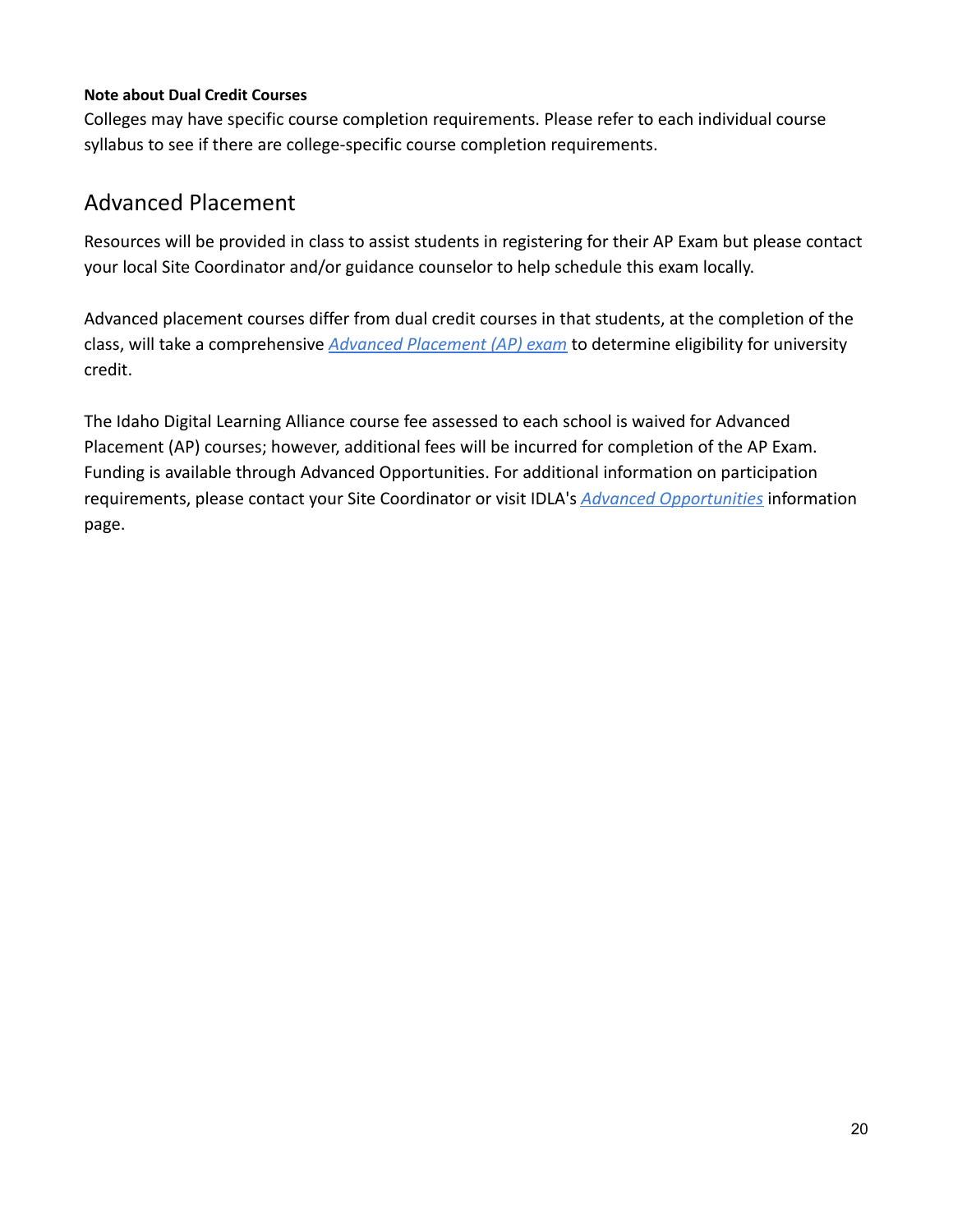# <span id="page-20-0"></span>IDLA Flex Courses

Idaho Digital Learning Alliance utilizes *Agilix Buzz* as its Learning Management Systems (LMS) to offer classes in this format. Flex courses are designed to be delivered on a flexible schedule that is driven by the student's needs. These self-paced courses allow students to work at their own speed and on their own schedule. Each course is divided into four modules with a pre-test, course work (including computer and teacher graded assignments), a project or discussion-based assessment, and a module post-test. Based on how well a student does on each module pretest, they may be excused from smaller practice quizzes throughout the module. There is no high-stakes final exam; just shorter incremental post-tests in each module, two of which are proctored (supervised).

Click each section below to read the details you need to know when taking a flex course.

- [Structure](#page-20-1)
- [Fees](#page-20-2)
- [Orientation](#page-21-0)
- [Testing](#page-21-1)
- [Late Work and Pacing](#page-21-2)
- [Successful Course Completion](#page-21-3)
- [Inactivity Drops](#page-21-4)
- [Withdrawal/Drop Requests](#page-21-5)
- [Course Extensions](#page-22-0)

## <span id="page-20-1"></span>Flex Structure

Flex courses allow students to progress through classes at their own pace; however, students must complete a course pacing guide to help them plan out their course progression. Flex courses start as soon as a student is enrolled and/or completes orientation and provide students up to 16 weeks to complete the class, depending upon their course enrollment date.

- Note: Each student's course completion date is set based upon the student's enrollment date. For those who do not complete a flex course by the end of the extension period, please see your school's Site Coordinator for re-enrollment options.
	- see details on the Idaho Digital Learning Alliance Flex Calendar for the current academic year

*(Found on the Students & Parents [Resources](https://www.idahodigitallearning.org/students-parents/resources/) page on the Idaho Digital Learning Alliance website.)*

## <span id="page-20-2"></span>Flex Fees

Course fees for flex classes are \$75 per course for all students remaining in the course after the course drop deadline (14 days after the student is granted course access). Students taking overload courses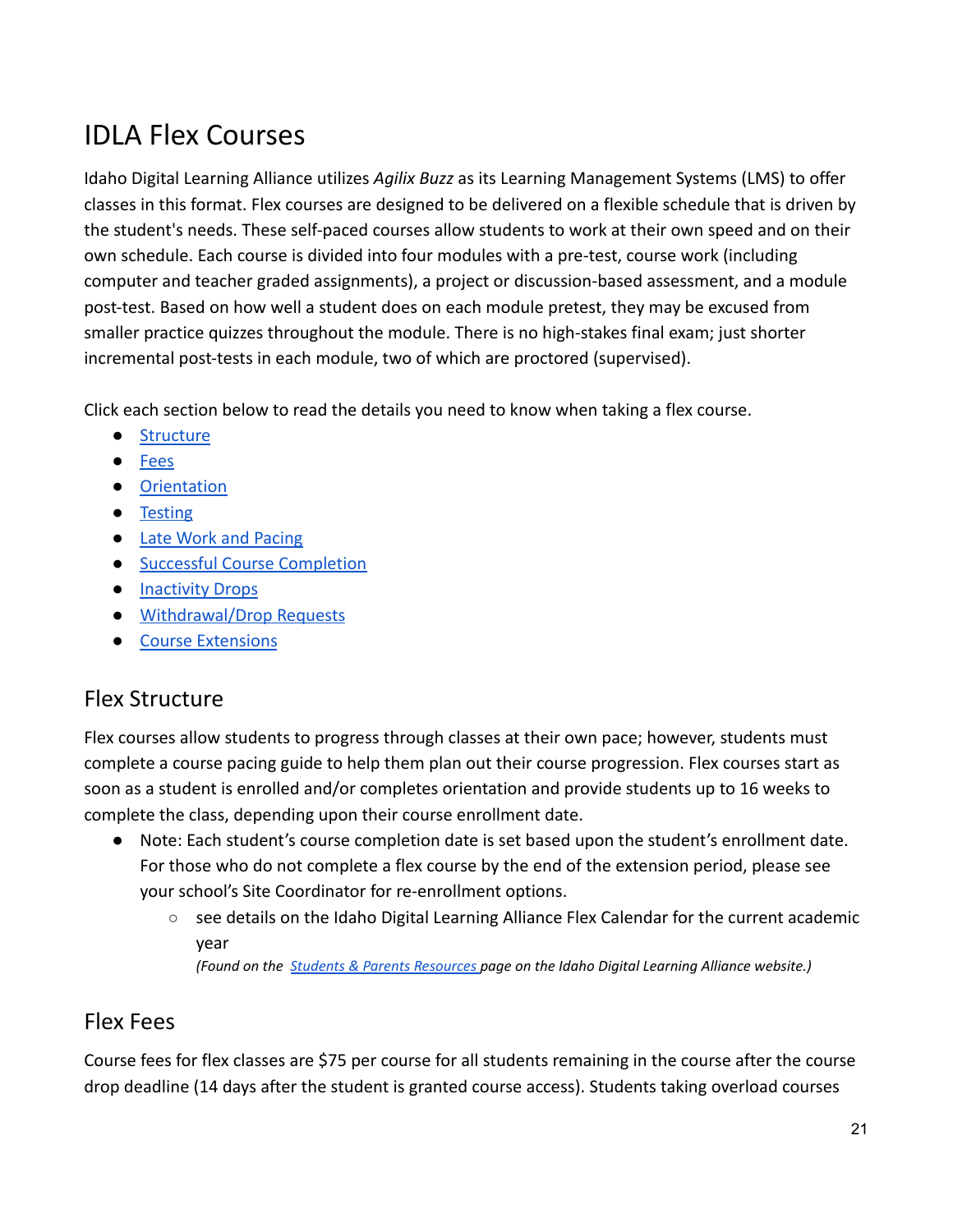may be eligible to have these fees paid by the state. Please visit with your counselor to see if your student is eligible for *[Advanced Opportunities](https://www.idahodigitallearning.org/students-parents/advanced-opportunities/)* funding.

# <span id="page-21-0"></span>Flex Course Orientation (Buzz)

Before a student may begin their first class, they are required to complete a self-guided orientation. Students taking a flex course for the **first time** must complete the Agilix Buzz Orientation. Orientation instructs students on how to navigate the Learning Management System and typically takes 2-3 hours to complete. Students taking a flex course **must complete orientation by the first day of class**. Students who do not complete orientation before the end of the 3rd day of class will be automatically withdrawn from their course.

# <span id="page-21-1"></span>Flex Testing

Flex courses have four module tests, two are non-proctored and two are proctored (supervised) and required for course completion. Students are required to schedule their proctored testing with their Site Coordinator. Students who do not complete the proctored tests will have a final grade of 10% reported to the school.

# <span id="page-21-2"></span>Flex Late Work and Pacing

While there are no assignment due dates for Flex, there is a suggested pacing calendar to follow. Any incomplete assignments at the end of the course will be factored in as a zero.

# <span id="page-21-3"></span>Flex Successful Course Completion Requirements

<span id="page-21-4"></span>Students enrolled in any Flex course must complete two proctored module post-tests.

# Flex Inactivity Drop Requests

If a student is inactive during the course for any 14 day period the instructor may send a request to the school to request that a student be dropped from that course. Inactivity will be determined by zero activity as displayed in the student activity log. Though students have great flexibility when taking flex courses, they are expected to work regularly.

## <span id="page-21-5"></span>Flex Withdrawals

A course fee will not be assessed, nor will a final grade be reported to the local school if a student is withdrawn from a course prior to the drop/fee deadline. Students that are withdrawn from a course after the drop deadline (two weeks after enrollment), will have a "W" reported to the local school, and full course fees will be assessed.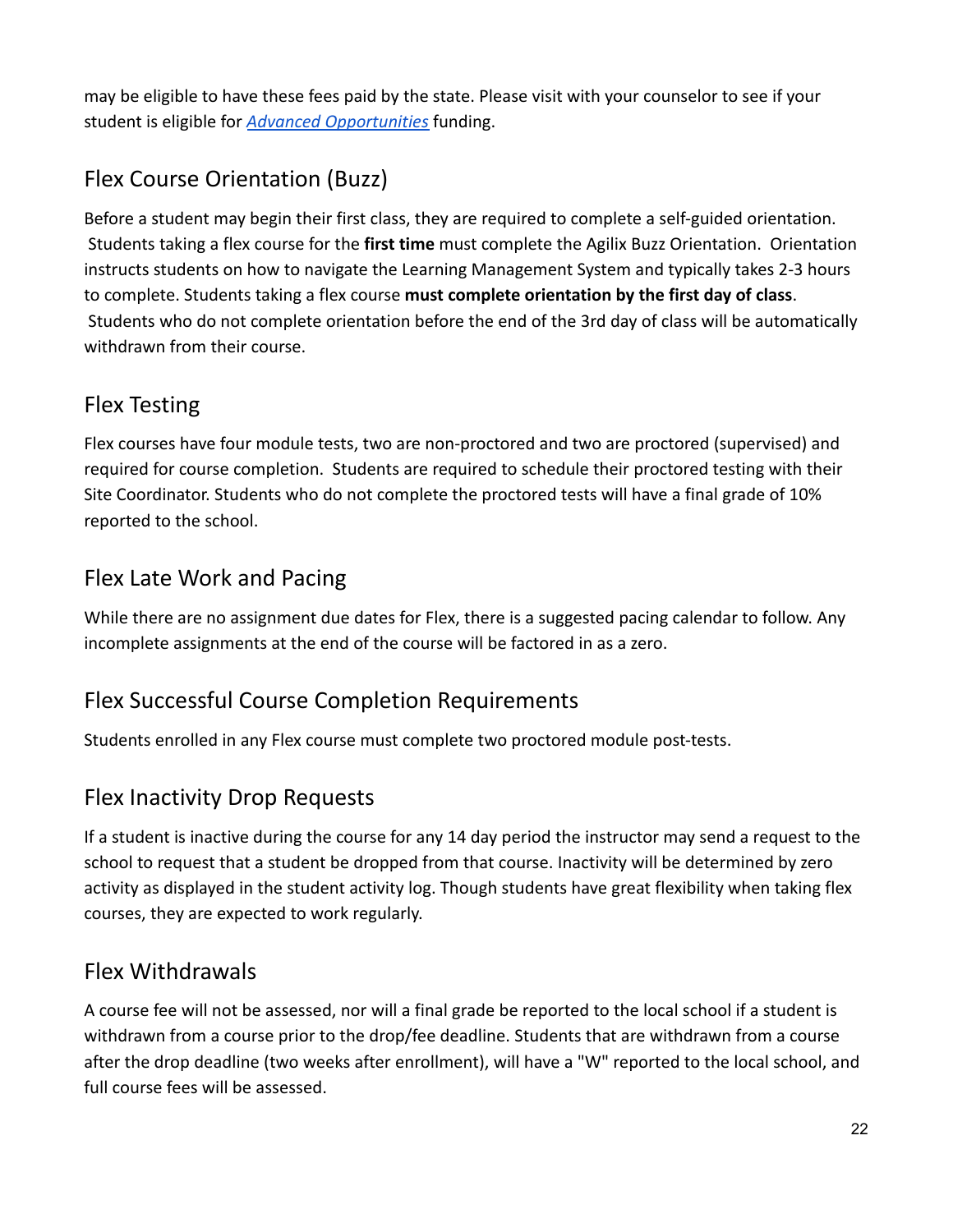### **Flex IDLA Initiated Withdrawals**

In a Flex course, a student will not be allowed to begin coursework until the orientation has been completed. If a student is inactive in class for a period of 14 consecutive days, the instructor may initiate a drop request. The Site Coordinator can confirm the drop or request additional time for the student to become active in the course.

## <span id="page-22-0"></span>Flex Course Extensions

If local school policy allows, Idaho Digital Learning Alliance will grant a student a course extension if the minimum extension criteria is met. Local policies differ on their acceptance of student extensions so please refer to your local school policy for clarification before proceeding.

- If your student finds that the deadline for class will not provide enough time to complete, s/he can apply for a class extension, requesting up to an additional 14 days to complete.
- To qualify, students must be, at least, 50% complete with their gradable course activities and must request an extension, from within their course, **prior to 5:00 pm on the final day of class.**
- Hardship Circumstances please contact your local site coordinator about the possibility of requesting an extension because of events beyond the student's control.
- **Re-enrollment** if your student will not be able to complete the course by the end date and/or extension deadline, flex students have the ability to re-enroll in the class. By doing so, the work completed up to that point will be transferred over and the student may continue with their class from where they left off. Note: For students re-enrolling, a final grade for the course will be reported to the school to follow their transcription policy and a course fee will be billed to the local school. Please see your school's policy regarding Idaho Digital Learning Alliance fees.
	- *NOTE: Re-enrollment in any Flex class must occur within 4 months of the end date of the current course to be eligible to transfer completed work over. In cases where students re-enroll beyond this time period, the student must start their class over from the beginning.*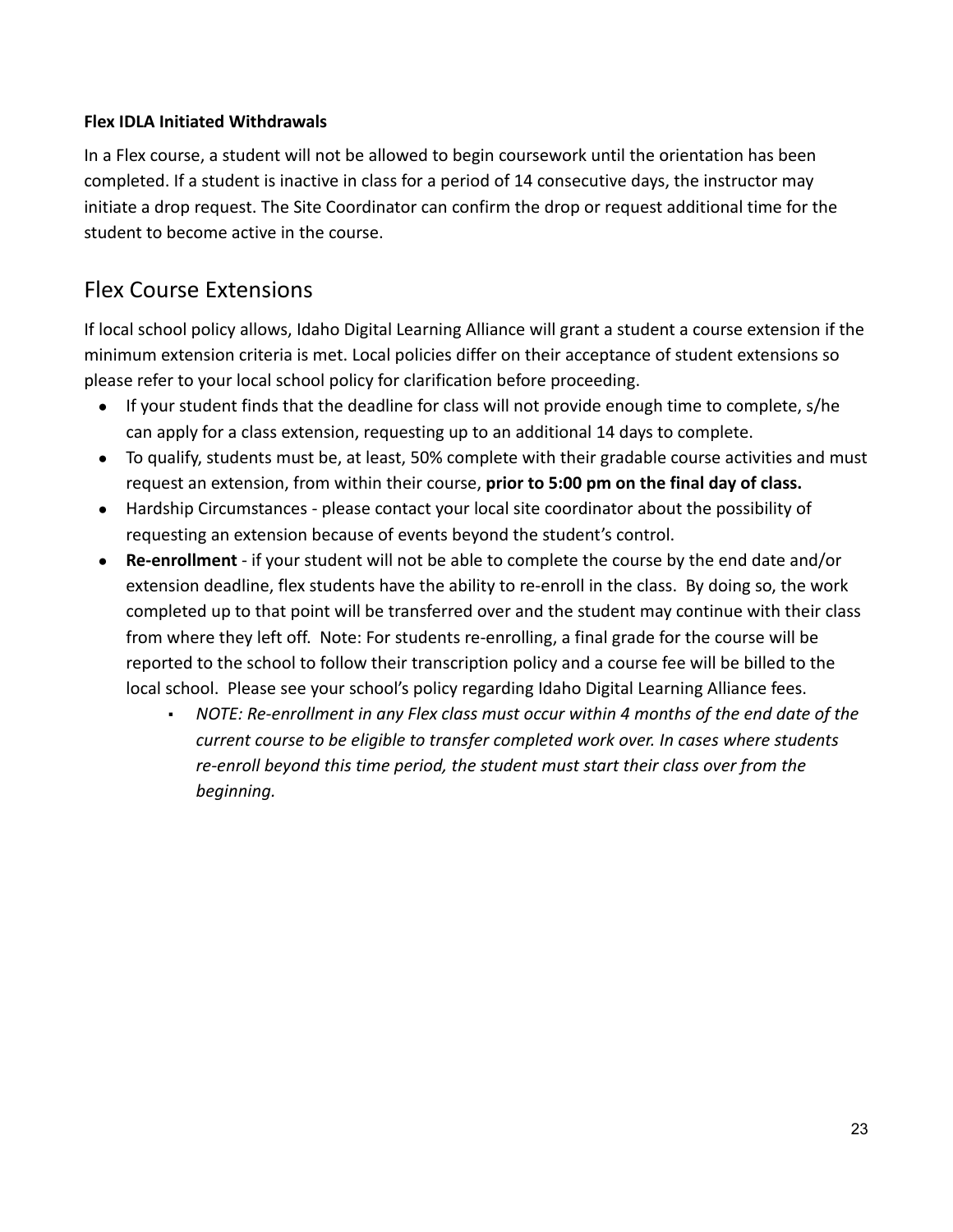# <span id="page-23-0"></span>Credit Recovery

Idaho Digital Learning Alliance utilizes *Schoology* as its Learning Management Systems (LMS) to offer classes in this format. Credit Recovery courses are designed using a hybrid approach of a traditional IDLA custom session and a district-led intervention program. In partnership with a school district, these courses combine required synchronous live sessions with asynchronous instruction to provide students with a high level of learning. IDLA will provide the course content, Learning Management System, teachers, and internal support staff to offer the credit recovery program to districts. Districts will provide local personnel to support the students with intervention support, social-emotional support, physical and/or virtual technical access to courses, and transcription of credits.

Policies and procedures in the Credit Recovery program follow those in the Cohort program except for the following areas. For other areas, see the IDLA [Cohort Section](#page-15-0). Visit IDLA's website to learn more about [Credit Recovery](https://www.idahodigitallearning.org/courses/credit-recovery/).

# <span id="page-23-1"></span>Credit Recovery Testing

There is no formal Final Exam in Credit Recovery. Students will complete a test at the end of each unit covering the content of that unit. The eight-unit tests compose the Final Exam component of the course. Combined, the eight-unit tests compose 40% of the student's overall grade for the course and must be completed in order to earn a grade higher than 10%.

## <span id="page-23-2"></span>Inactivity Drops

Attendance is taken based upon daily participation in lesson activities and assignments. Students who do not meet daily participation requirements will be marked absent.

The student's Site Coordinator may excuse an absence by contacting the IDLA Registrar. Site Coordinators are encouraged to excuse absences based on their local school attendance policy. Students who have recorded a total of 12 unexcused absences will be automatically dropped from the course.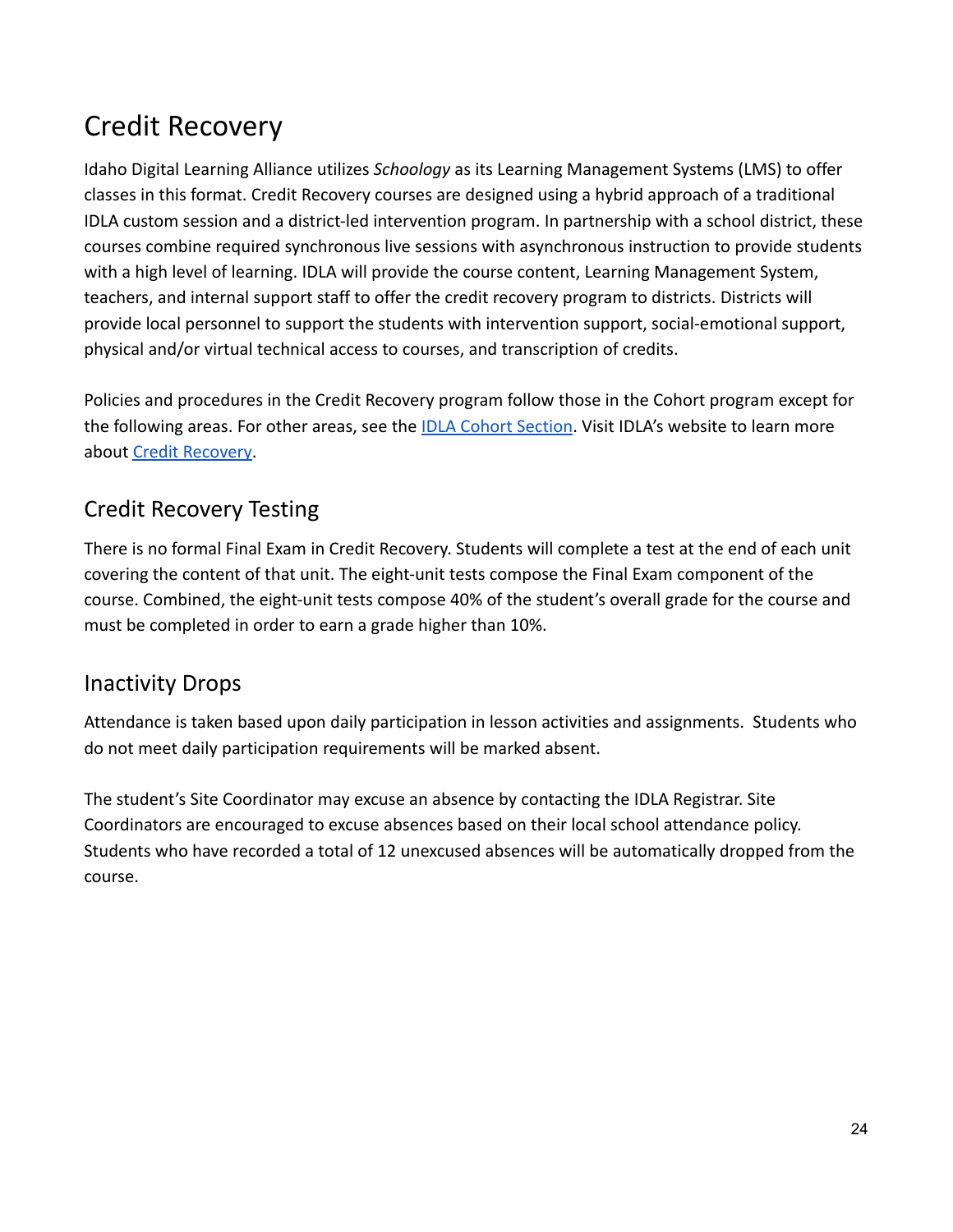# <span id="page-24-0"></span>Hybrid Courses

Idaho Digital Learning Alliance utilizes *Schoology* as its Learning Management Systems (LMS) to offer classes in this format. Hybrid courses offer synchronous lectures and lessons to students via video conference as an opportunity for additional instruction, assessment, and practice in our traditional asynchronous courses. The blend of online content and video conferences provides authentic learning experiences in areas such as world languages, math, speech, and science. Hybrid courses foster an interactive learning environment reinforced with rich online activities offering students a high-quality online learning experience.

Policies and procedures in the Hybrid program follow those in the Cohort program except for the following areas. For other areas, see the [IDLA Cohort](#page-15-0) Section.

# <span id="page-24-1"></span>Hybrid Course Structure

Hybrid courses are similar to Cohort courses in that they follow a structured pace and require student-to-student interaction in the course. These classes have set start/end dates and follow a pace where students have due dates and progress through material as a class.

Teachers in a hybrid course will also host a regular live class with their students. This live class time and schedule is set according to the face-to-face school. Teachers will provide direct instruction, supplement content, provide opportunities for review and practice, and even provide assessment opportunities in their live classes. Students are expected to participate and engage in the learning activities in their live classes.